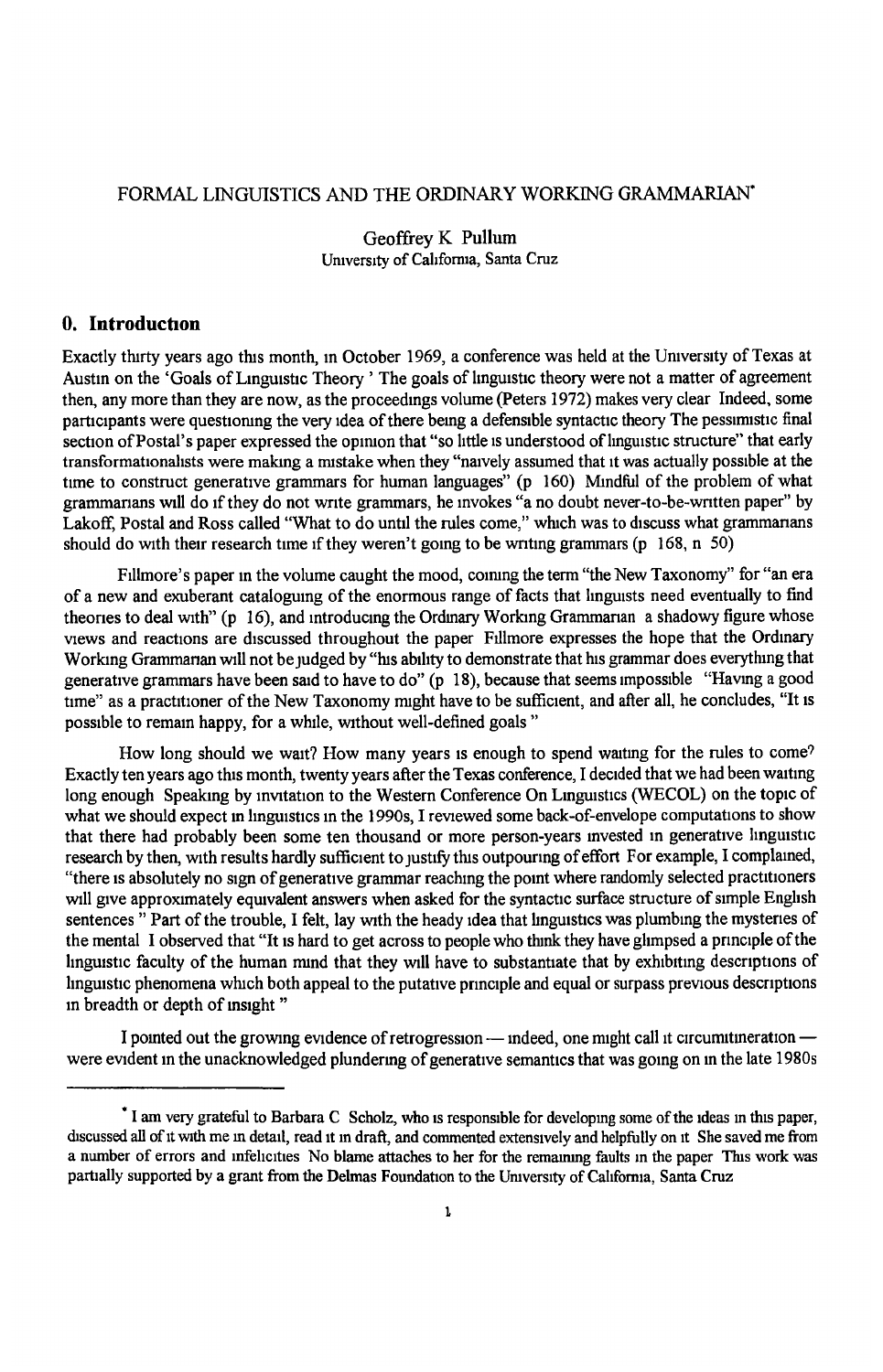within MIT linguistics I was worned that having spent the Nixon administration failing to agree that the ideas of generative semantics were correct, syntacticians were now spending the Bush administration circling nostalgically around those ideas again, without acknowledging it (Pullum 1996 has some further discussion on this)<sup>1</sup> What I didn't know then was that things would get worse It is sobering to look back now at Postal's paper, with its claim that a theory with semantic representations and surface structures but no level of deep structure should "because of its *a pnon* logical and conceptual properties" be regarded as "the basic one which generative linguists should operate from as an investigatory framework, and abandoned, if at all, only under the strongest pressures of empirical disconfirmation" (Postal 1972, p 135) The published version of Chomsky's paper at the 1969 conference argued firmly against this, claiming it to be misguided m prmc1ple

"Improvements from the worst possible case will come by placing more possible conditions on the choice of grammars, limiting the kinds of rules that can appear in them and the ways in which these<br>rules can operate Thus it is misleading to say that a better theory is one with a more limited Thus it is misleading to say that a better theory is one with a more limited conceptual structure, and that we prefer the mmunal conceptual elaboration, the least theoretical apparatus Insofar as this notion 1s comprehensible, 1t is not m general correct " (Chomsky 1972, p 68)

Today, as is well known, Chomsky takes the opposite view the syntax defines a derivation relating a phonetic form directly to a logical form without a level of deep structure He goes on to say (Chomsky 1995, p 187)

Ideally, that would be the end of the story each linguistic expression is an optimal realization of interface conditions Any additional structure or assumptions requires empirical justification Any additional structure or assumptions requires empirical justification [W]e may ask whether the evidence will bear the weight [of supportmg deep structure], or whether it is possible to move toward a minimalist program

Not a word is added to remind the reader that this is a capitulation to Postal's 1969 a priori conceptual arguments in favor of the "homogeneous" theory as a default - the idea that deep structure was an extra assumption that would need special evidence to support it<sup>2</sup>

<sup>&</sup>lt;sup>1</sup> It is of course this complete lack of acknowledgment, and not just the fact that Chomsky has changed his mund, that is worrying about the quotations at the beginning of this paper There is no reference to Postal ( $1972$ )  $$ or Chomsky (1972) - m the bibliography of Chomsky (1995) Surely anyone making the kind of U-turn in syntactic theory that Chomsky has made should signal the tum, or at least admit that the turn has been made What we are seemg here 1s not Orwell's Problem (Chomsky 1986) but Wmston's Problem references to the generative semantics era are bemg treated hke the newspaper chppmg that Wmston Snuth m Orwell's *1984* discovers (and Jmmedlately feels he must destroy because it clearly falsifies a crucial Party claim Orwell 1949, part One, §VII) "The immediate advantages of falsifying the past were obvious," Winston reflects, "but the ultimate motive was mysterious "He takes up his pen and records this thought *"/understand HOW I do not understand WHY"* Quite so There 1s a short-term savmg of face from not bothering to acknowledge debts to opponents from the 1960s, but ultimately it is not clear to me what anyone has to gam by denymg that reversions to 1969 theonzmg are taking place

 $2$  The two theories are not identical, of course Postal was advocating a grammar in which logical/semantic representations were base-generated and transformations mapped them mto phonetic ones Chomsky defends a view that still has syntactic structures generated mdependently of logical or semantic considerations A careful contrastmg of the two theones nught be enhghtemng, but Chomsky ts apparently not gomg to be the one to provide 1t Seuren (forthcoming) provides some illuminating discussion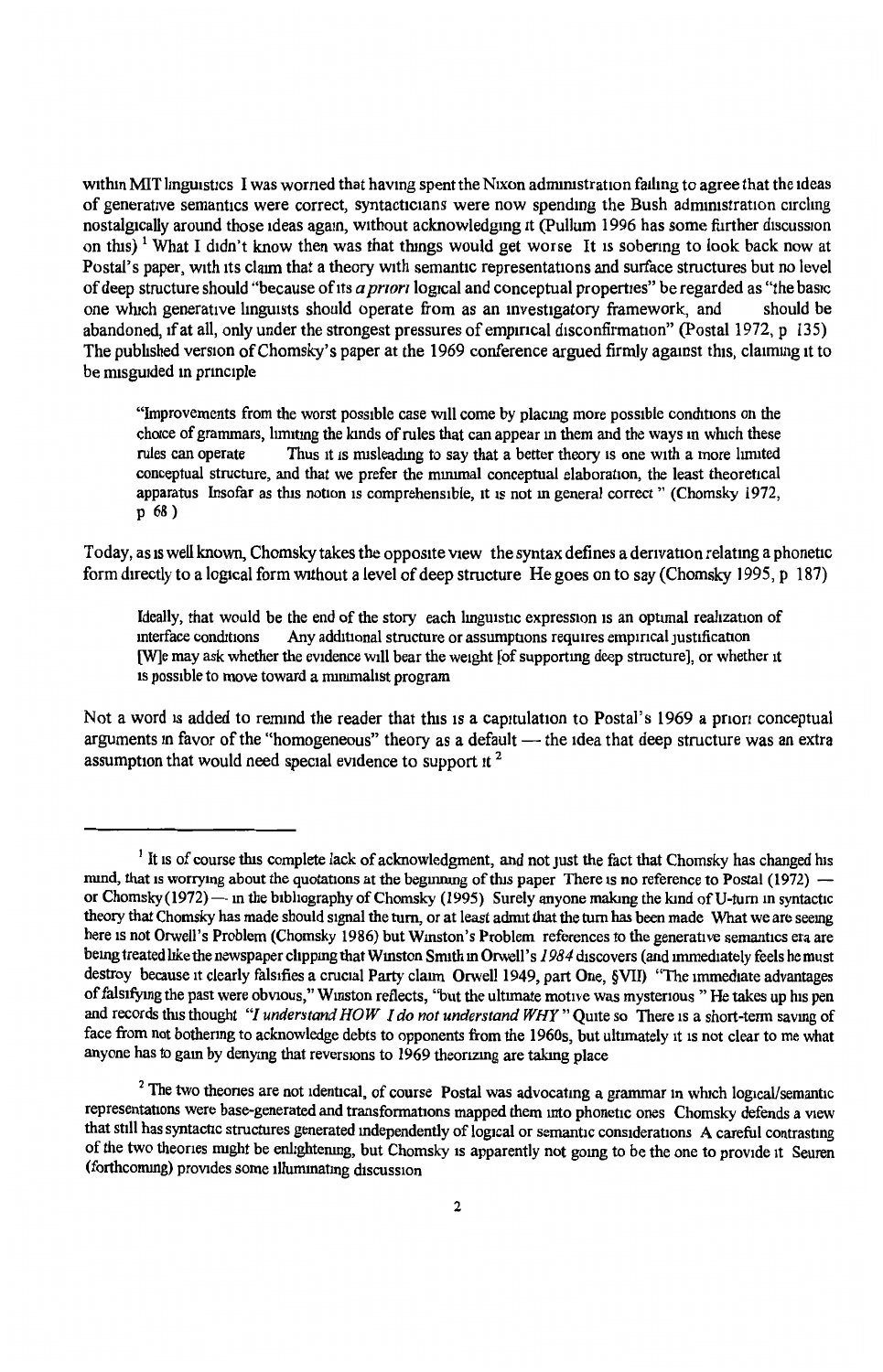I could not foresee anything quite so brazen m my 1989 lecture But I did what I could to discern something of the future of the parts of the discipline I knew about And in conclusion I pushed the crystal ball aside and switched from prediction to a much easier task, exhortation I finished up - with more ultimate consequences for my own future that I could not then know  $-$  in these terms

If I had to name one thing that I felt would be most valuable for the health of linguistics in the  $1990s$ . I would say that what was needed was a large-scale theoretical synthesis and description effort on the syntax of a single language studied in depth — probably English Linguists are not pulling together syntax of a single language studied in depth  $-$  probably English the ideas they entertam The dlsciphne of a team effort to lay out a senous reference grammar of English has been lackmg for too long The task will be a large one, and difficult to orgamze, but it would be worth 1t

Those who are mchned to disnuss such encyclopedizmg work as relatively dull when compared to the exploration of the origins of the universe or the probing of human cognitive capacities and their genetic basis should reflect on the fact that astronomers and cosmologists have spent the better part of the last decade constructing detailed maps of the universe, and scientists who work directly on the foundations of genetics have decided that they will spend several billions of dollars over the coming decade or two constructmg <sup>a</sup>complete map of the human genome An exhaustive account of what we now know about the syntax of English will be a small job by companson With these giant cartographic endeavors We can spare a few hundred person-years, surely

I had forgotten the key principle governing such things as wise behavior at faculty meetings be very cautious about making passionate speeches advocating that novel and arduous tasks should be undertaken, because *you w1ll be taken to have voluntee1 ed* 

I was not then aware that across the Pacific m Austraha, Rodney Huddleston had become convmced that a new major descriptive grammar of English was vitally needed He had written a review for *Language* of the comprehensive grammar produced by Randolph Quirk and hts team (Huddleston 1987), and that effort had taught him that the Quirk grammar will not do Praiseworthy as it might be, it does not have a theoretically coherent view of what syntax 1s about, or even a consistent termmology It 1s far too wedded to traditional mistakes, commits far too many misanalyses, and despite its bulk, omits several topics and treats others carelessly

Huddleston obtamed fundmg from the Austraban Research Council and set up a mamly Australian team to begm work on a new grammar m the early 1990s The project was, as I had predicted, both large and difficult to organize In late 1995, when it became clear that the grammar was leaking and more hands were needed at the pump, Cambridge University Press contacted me to invite me to join the team The plan was for a massive 1800-page descnpttve grammar to be called *The Cambridge Grammar of English* (Huddleston and Pullum, forthcoming, henceforth *CGE*) It was to be a comprehensive synchronic description of the syntax and morphology of present-day general-purpose international Standard English, intended for a general readership I demurred for a while, but by early 1996 I had realized that as the author of the above quotation I had no choice I agreed to join the team

<sup>I</sup>have never seen a summer smce that day By July 1996 I was m Austraha workmg through the southern winter on the project with Huddleston at the headquarters for the *CGE* project, his home office <sup>m</sup> Kenmore, Queensland All my summers smce 1995 have been Austrahan wmters, and some of my autumns have been tropical springs in Queensland I have now spent more than a full 100%-time person-year on the project, over twelve months full time, and it seems hke a lot more It is the project that ate my hfe But 1t has been the hardest and most interesting work I have ever done in linguistics It turns out to be very exciting to be attempt a complete descnption of a language that one knows natively and about whtch vast quantities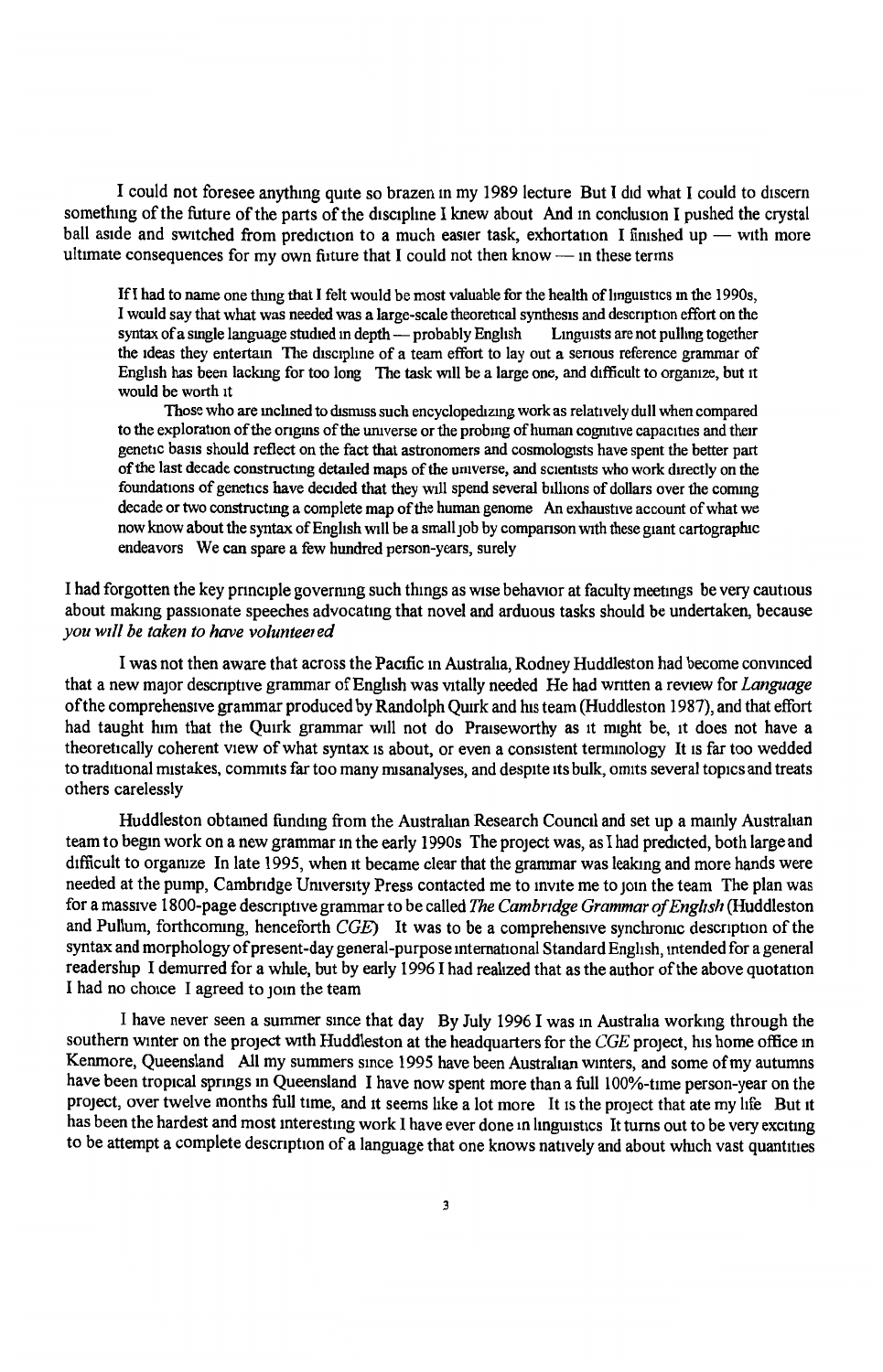of evidence can be obtained and a huge hbrary of hterature ts available The difference between this kmd of work and the theoretical work that I was formerly more used to 1s quite dramatic

I have been forced to learn the peculiar kmd of self-effacingness that the Ordinary Working Grammanan must cultivate (that habit so familiar to Fillmore, and so alien to me) Theoreticians gain kudos by taking apparently ordinary facts and discovering in them something surprising, descriptive grammarians have to take apparently surprising facts and fit them into the ordinary pattern with least fanfare This is because of what the user of a grammar of this sort expects those who look up a topic m a reference grammar are not looking to be handed 1969-style awe and wonderment ("Wow, these data are just so cool, they blow every known theory away") or 1999-style pretentious biologism ("The facts are subtle and will mostly be ignored here but through them I think we can glimpse a property of the computational system of the mind/bram") Ordinary users want conservativity and continuity, so there should be no wholesale abandonment of traditional assumptions except where the motivation is extremely strong (an ordinary grammar user cannot be expected to re-learn the termmology of grammar every three months) They also want authoritativeness But no hype, no approximation, no suppressed exceptions, no copout

Attempting to work to such desiderata is a real exercise in discipline Theoretical syntacticians can enjoy the luxury of saying in a footnote, "There are certain subclasses of verbs for which this is not true, but I will not consider them here," while a descriptive grammarian — at least, given the ground rules we have established for  $CGE$  — has to list every one of those verbs, and find any generalization that governs them More generally, theoretic syntacticians can ignore or sidestep humdrum sets of facts that don't seem relevant or interesting, whereas descriptive grammarians have to maintain clarity of focus and egalitarian coverage throughout, describing the apparently humdrum just as carefully as the supposedly fascinating (not that one can tell the difference before giving serious attention to a problem. I have found)

I want to discuss one or two examples of the changes in my perceptions of my job as a grammarian that have followed from my mtens1ve mvolvement m the work of producmg *CGE,* and to try to assess the extent to which my background in theoretical linguistics has been a help or a hindrance, a source of inspiration or a source of shame I will argue that the no-doubt-never-to-be-written paper by Lakoff, Postal and Ross (which did indeed never get written) basically got things right<sup>3</sup> The great achievement of transformational-generative grammar these past forty years has been to equip the Ordinary Working Grammanan with a vastly improved set of conceptual tools, analytical tests, argumentational strategies, rules of thumb, and cntena for the evaluation of syntactic analyses Today we can be far more certam of our decisions regarding whether this or that grammatical analysis is the more reasonable one, we can at last improve on the descriptions provided in even the most assiduous traditional grammars, and be sure we are introducing an improvement With these new techniques of investigation and ngorous argumentation we have m fact been able to open up whole fields of grammar that are brand new we are obtammg results on topics that were not even topics m grammar fifty years ago

It is the business of theory construction and the establishing of broader metatheoretical principles that has stalled I beheve that many of the supposed accomplishments of generative linguistics are mythical The mtmttonal methods that replaced corpus methods m the 1950s are outmoded, the "argument from poverty of the stimulus" that is supposed to have linked linguistic results to the explanation of language acquisition has not in fact been given substance, the conception of generativity that most linguists have been working with is the wrong one, having tempted us into confusions on quite basic claims about language - as basic

<sup>&</sup>lt;sup>3</sup> Perhaps I should say "would have gotten things right", it is difficult to know exactly how one should talk about a never~to-be-wntten paper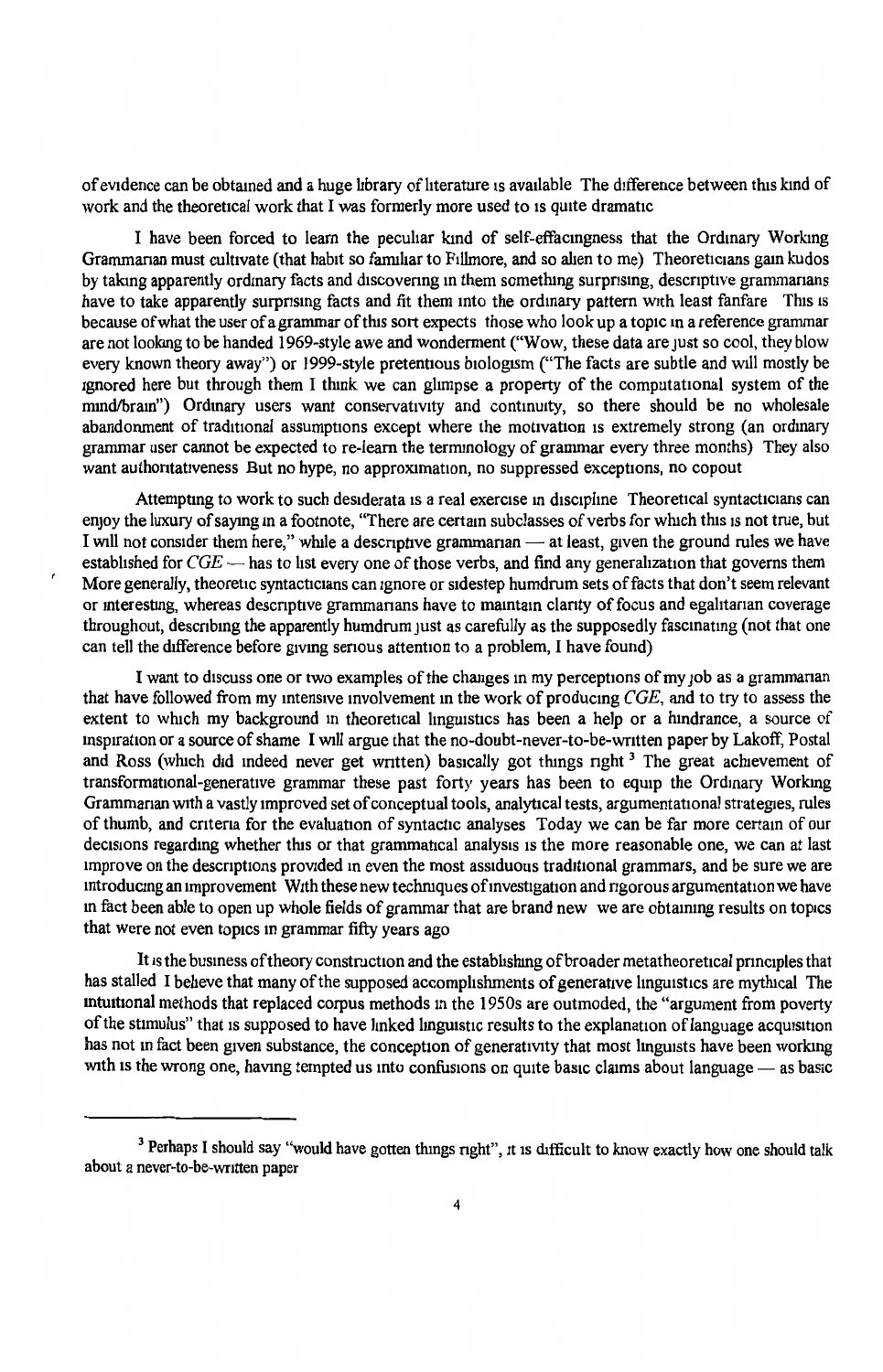as the claim that natural languages are infirute, and the signature achievement, the development of transformational rules, was just a mistake that has wasted an inordinate amount of time

What is so ironic about this, and what makes it worth commenting on, is that what is believed outside our discipline is basically the opposite of all this What generative grammar has in fact done best lies in areas like broadening our understanding of what is a grammatical fact, and developing new and successful kinds of grammatical argument Such work ts very httle known to the JOUmahsts, rhetoncians, hterature professors, psychologists, neurologists, and philosophers who wnte about the supposed Chomskyan revolution, what they all concentrate on ts the supposed cataclysmic impact of the discovery of transformations, and the alleged power and insight of the generativist-Cartesian-cognitive-biological world view for which Chomsky has supposedly made a compelling case

Ironically, it is what generative linguistics has done least well that has gained it the most fame the construction of very general theories with universal and multidisciplinary import The outside world seems to have it backwards Linguistics is being lionized for what it has not achieved instead of what it has

## **1. Elusive part of speech assignments**

To illustrate what I think linguists are domg well, in this sectton I will exarrune some simple part-of-speech distinctions that ought to have been clearly settled long ago but for various reasons were not Traditional English grammar has had the part of speech of a large number of frequent items wrong, and for others had the right answer but for no very good reason I think that today we can put right the misanalyses and provide clear and definite grammatical arguments in support of our categorizations

If this seems like a trivial enterprise, by the way, think again If we cannot definitively determine and support syntactic categorizations for given items in a well-studied language, we can do nothing else in computational terms, we cannot even do tagging, let alone parsing, in representational terms, we cannot even draw the bottom tier of a tree, let alone the branches closer to the root, in minimalist terms, we do not even know what the numeratton ts of a sentence ts, because we cannot say what lexical categories are represented by the words occurnng in 1t, X-bar theory determines nothmg about what phrasal projections there are 1f we cannot name the lexical categones Nothmg could be more fundamental to syntax than getting lexical items correctly assigned to defensible lexical categories It ts analogous to getting straight about identifying the elements for a chemist

#### **1 1 D1agnosmg prepositions**

The study of English grammar owes a lasting debt to Joseph Emonds (1972), and to useful supplementary work by Ray Jackendoff (1973, 1977), for making it fully clear for the first time in the history of English grammatical studies that a serious error has traditionally been made concerning the categorization of items such as the following

| (2) | aı ound | back | by    | down    | forth |
|-----|---------|------|-------|---------|-------|
|     | home    | m    | off   | on      | out   |
|     | over    | past | round | through | иp    |

Because under the traditional view a word can only be a preposition if it has an NP complement, in each of these pairs the underlined word is traditionally preposition in the  $[i]$  case and adverb in the  $[i]$  case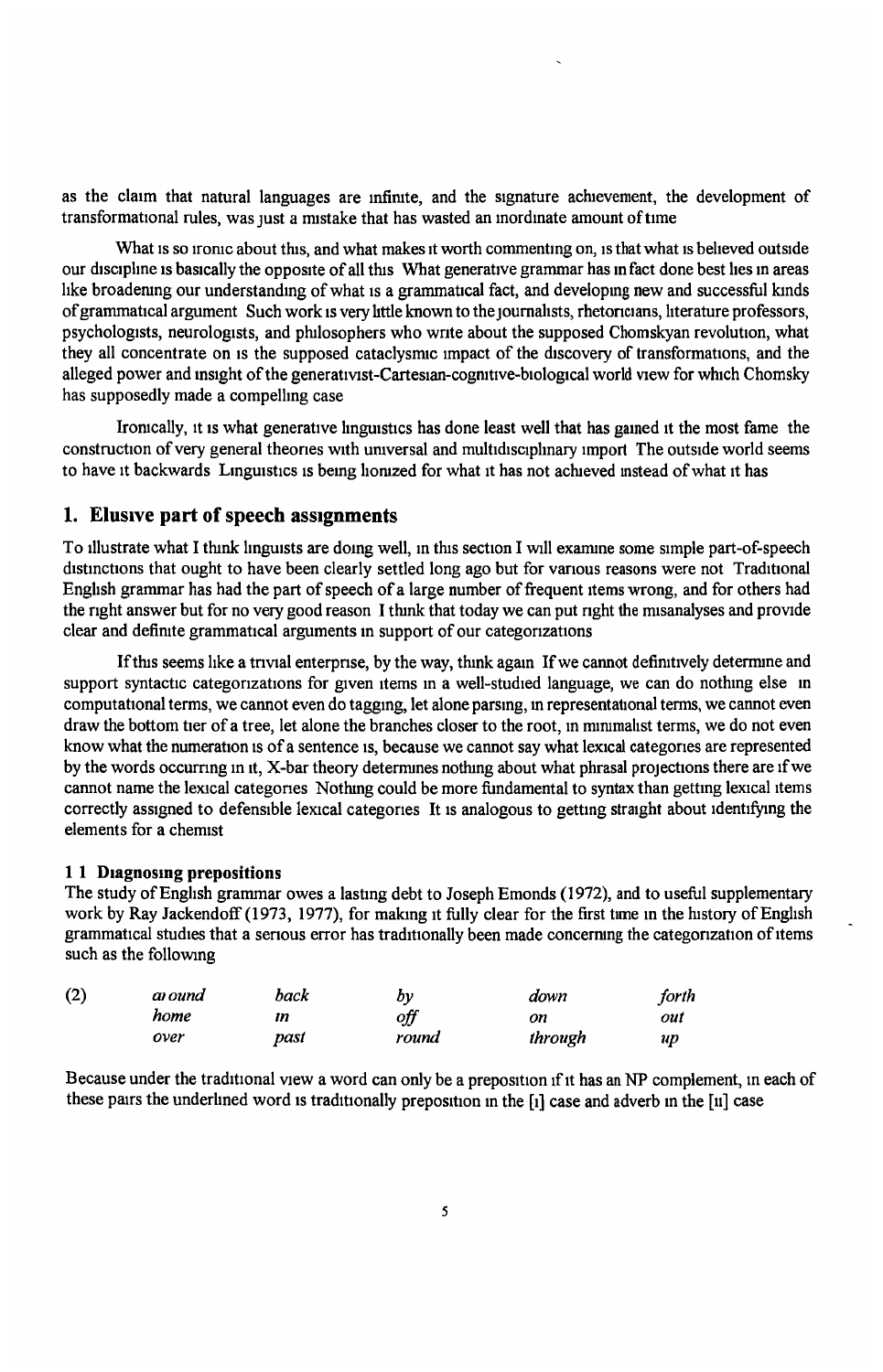- (3) a [1] *I had come <u>across</u> a couple of mimes* [11] *I had come <u>across</u> a couple of times* **b** [1] *A ship sailed by each bay* [11] *A ship sailed by each day* 
	- **b**  $\begin{bmatrix} 1 \\ 1 \end{bmatrix}$  *A ship sailed by each bay*  $\begin{bmatrix} 1 \\ 2 \end{bmatrix}$  *A ship sailed by each day*  $\begin{bmatrix} 1 \\ 2 \end{bmatrix}$  *I had vone un a moment before*  $\begin{bmatrix} 1 \\ 2 \end{bmatrix}$  *I had vone un a moment before*
	- c  $\begin{bmatrix} 1 \ 1 \end{bmatrix}$  *I had gone*  $\begin{bmatrix} 1 \ 2 \end{bmatrix}$  *<i>I had gone*  $\begin{bmatrix} 1 \ 2 \end{bmatrix}$  *<i>X*  $\begin{bmatrix} 1 \ 2 \end{bmatrix}$  *Z R R R R R R a moment before*  $\begin{bmatrix} 1 \ 1 \end{bmatrix}$  *The bus went past every single hour*
	- d [i] *The bus went <u>past</u> every single stop* [11] *The bus went <u>past</u> every specified in the state of the state of the state of the state of the was cast in a bit later*
	- $\mathbf{e}$   $\overline{\mathbf{h}}$  *He was cast in a bit part*
- 
- 
- 
- 
- 

Notice that the meanmg of the items m question here does not vary *down* means 'down' What vanes 1s only whether the NP that follows them is their object (as in the  $\lceil \cdot \rceil$  cases) or a time adjunct that does not form a constituent with them (as in the [11] cases) A comparable analysis for verbs would assign two parts of speech to (say) *eat* whtle called a verb m tranS1tive clauses bkeI *plan to eat this macaroon,* it would be categonzed <sup>m</sup>some different way when n occurred without a direct object, as m *I plan to eat this afternoon* How could any grammarian be fully satisfied with an account like this?

What Emonds did was to provide criteria to defend a new analysis, developing them into rigorous arguments that the underlined words m the [11] cases of (3) are prepositions One test that he introduced mvolved the use of *right* as a pre-head modifier ('specifier') <sup>4</sup>*Right* does not premod1fy any category but preposition in contemporary Standard English, neither adjectives nor undisputed adverbs take it

(4) <sup>a</sup> b c [1] *It was nght out of sight*  [1] *\*It was nght mv1S1ble*  [n] *It/ell right <sup>m</sup>our area*  [11] *\*The place where ztfe//* zs *nght local*  [11] *\*It/ell nght locally*  [P]  $\overline{A}$  $\overline{d}$ [Adv]

[1] *\*It was done right mv1S1bly* 

- The relevance of *right* modification is seen when we test it on items like the underlined ones in the (4a-e[11]) *Sazled nght by* is1ust as good as *sailed right by each bay,fell right down* ts just as good as *fell nght down the stairs, went right pai'tl* 1s Just as good as *went nght past every stop,* and so on The trad1t10nal account would have to be  $(5a)$ , when surely  $(5b)$  makes a lot more sense
- (5) a The traditional view of *right*

*Right* can be used as a pre-head modifying adjunct only with

- (a) prepositions, or
- (b) the members of a select and ad hoc class of adverbs, all of wluch lack the *-ly* suffix with which the central members of the adverb class are characteristically formed, and all of which are homophonous with prepositions
- b The post-Emonds view about *right Right* can be used as a pre-head modifying adjunct only with prepositions

Other arguments urge us m the same direction Emonds pomts out that the constructions illustrated by *Into the pool with h1mf* or *Up the mast with that flag!* are restncted to having a PP as the m1ttal constituent, and what do we find but *In with h1m I, Up w1th ur,* etc And the mvers1on construction illustrated by *Out of the hole popped a mouse* or *Into the room ran a messenger* demands a PP as the 1mt1al constituent, but we find *Out popped a mouse* and *In ran a messenger* 

It can also be pomted out that there are verbs subcategonzed to take PP complements verbs hke *pu<sup>t</sup>* demand a locative PP complement *(Put these on your hands),* and verbs hke *head* demand a directional PP complement *(We headed toward the harbor),* but we also find *Put these on* and *We headed m* And there are

<sup>4</sup>*Straight, clear,* and *smack* (or *smack dab)* can be used similarly, but I concentrate here on *nght*  because of its wider distribution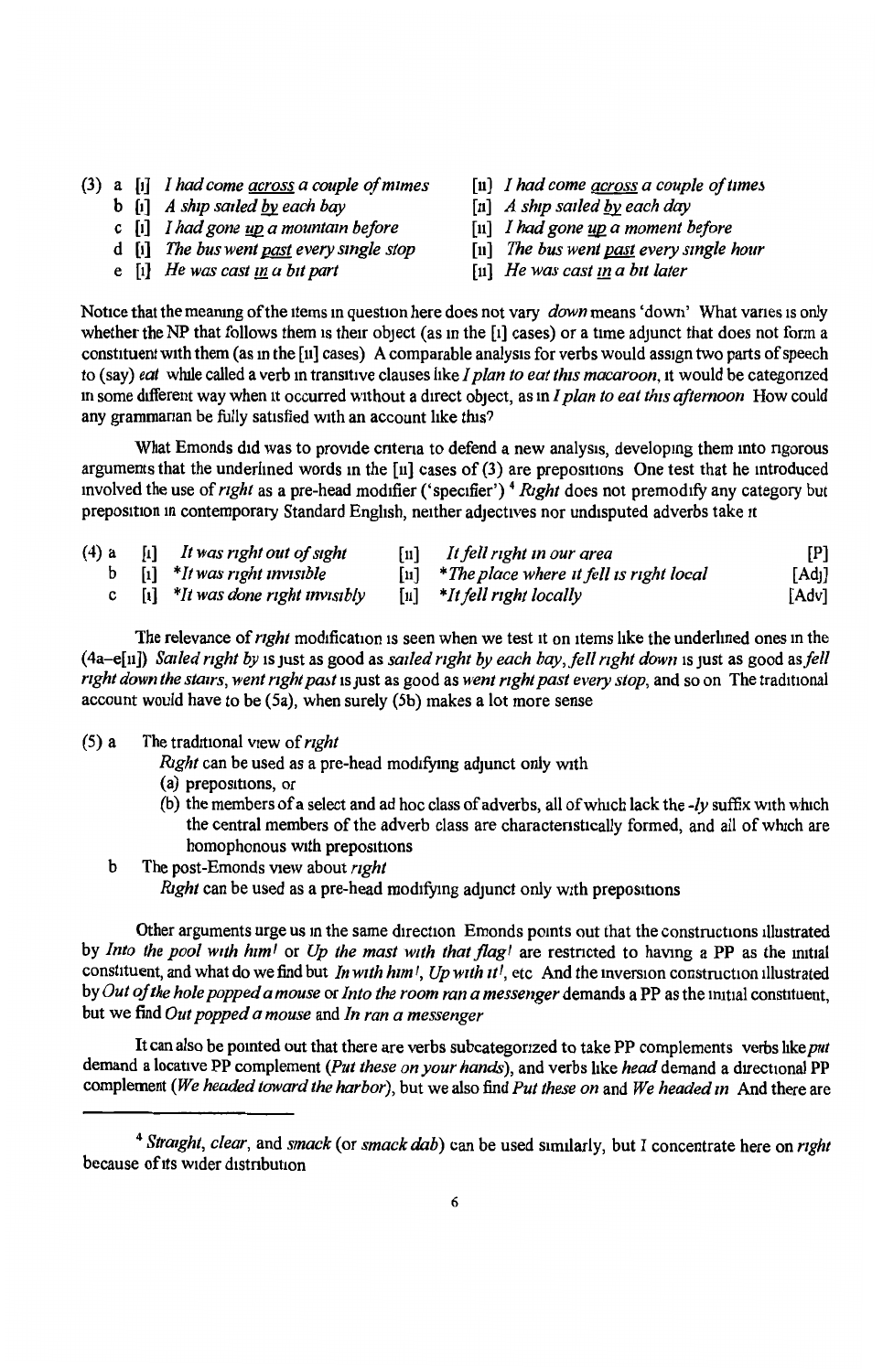negative tests that can confirm that some item is not a preposition For example, the verb *become* never allows a PP complement we get *become a mamac* and *become msane* but not *\*become out of your mmd*  And sure enough, the behavior of intransitive prepositions is in line with this we do not find \*become *outlmluplthroughlto* etc These alleged adverbs fail to occur with *become* m exactly the way as we predict 1f mstead they are prepositions

In addition to these tests for prepositionhood that work for intransitive (non-complement-taking) prepositions, there are of course others depending on the syntax of those prepositions that do have complements Notably, we can appeal to the fronting of PPs containing wh-NPs, generally known as pied piping When a preposition has a *wh*-NP complement and it is relativized or questioned, prepositions optionally appear m clause-m1t1al position along with the *wh-NP* Adjectives never show tlus behavior This contrast permits us to distinguish *due to the bad signposting*, where *due* is a preposition, from *new to the bad signpostmg,* where *new* is an adjective

| $(6)$ a | We soon got lost, due to the bad signposting                   |                             |
|---------|----------------------------------------------------------------|-----------------------------|
|         | There was some bad signposting, due to which we soon got lost  | <b>fronted PP1</b>          |
|         | We soon got lost, new to the bad signposting                   |                             |
|         | *There was some bad signposting, new to which we soon got lost | [fronted Ad <sub>1</sub> P] |

In short, we are armed today with a whole battery of useful diagnostic tests that together make an overwhelming case for categonization of certain words as prepositions in English We do not have to do this on the basis of the extremely vague universahst definitions of 'preposition' that traditional grammar attempts to provide, there are clear-cut characteristic behaviors internal to English grammar that we can use

### **12 Diagnosing adjectives**

Maling (1984) is concerned with applying arguments of the general sort just reviewed in an attempt to get straight the categorizations of certain words that might be taken for either adjectives or prepositions I will in fact argue that her decisions are not the right ones, but it should not be overlooked that her paper opened up a nice problem and made some very useful contributions

Maling reviews several different criteria for adjectivehood and ruling out prepositionhood, concentratmg on those that are purely syntactic Among the phenomena she suggests we pay attention to are the use of *very* and *very much* as pre-head adjuncts (what she calls specifiers) adjectives take *very* but not *very much*, while with prepositions the reverse is the case (compare very affectionate, \*very much *affectionate, very much in love, \*very in love*) This diagnostic is often helpful, though we will see below that 1t can let us down

Maling also notes that the distribution of the word *enough* is peculiarly useful because it refuses to premodify adjectives (we get *good enough* rather than *\*enough good*) (The latter test has a complication nothing is permitted to separate a lexical head from its NP complement, so that we should not expect to see *enough* after any adjective that can take an NP complement, and there are such adjectives, as we shall see below) Finally she notes that comparative inflection, taking the negation prefix *un*-, and occurrence in prenominal attributive modification are also useful tests in some contexts

Not noted by either Emonds or Maling is a further very useful test for distinguishing adjectives (and participles in certain constructions) from prepositions, pointed out to me by Rodney Huddleston It is partially semantic, because it turns on the existence or nonexistence of **predicative** readings for fronted adjuncts Fronted PPs are capable of functioning as **nonpredicative** sentence adjuncts, whereas AdjPs, NPs, and VPs that occur as preposed adjuncts are always predicative Consider these examples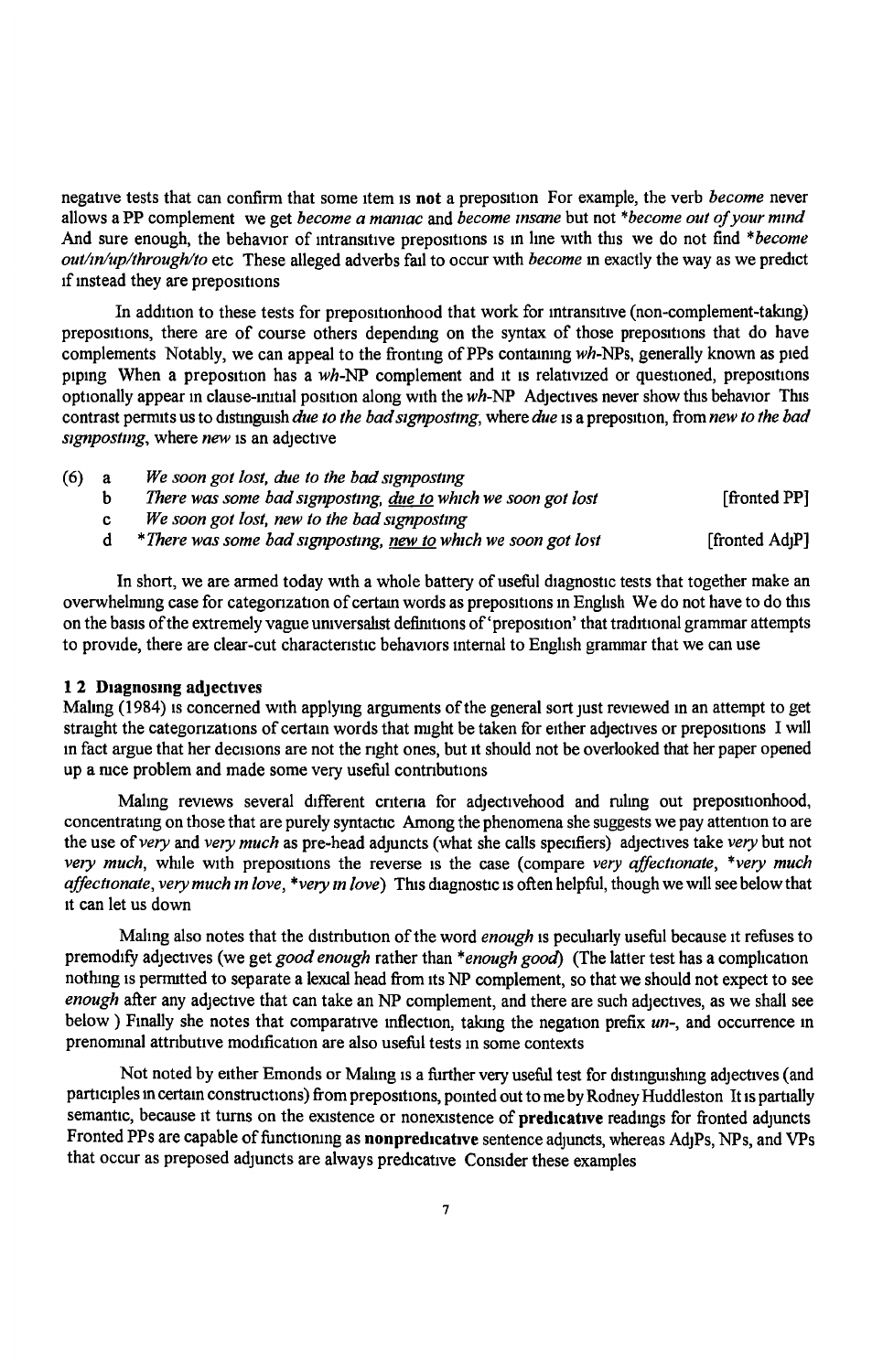#### (7) a b *Ahead of the ship, the captain saw an island on which to land Tired of the ship, the captain saw an island on which to land* [PP] [Ad<sub>I</sub>P]

Both are grammatical and meaningful, but there is a difference (7b) entails that the captain was tired of the ship, but (7a) does not necessarily entail that the captam was ahead of the ship It could have such a mearung, but what ts unportant 1s that another readmg ts also possible, one m which *ahead of the ship* is not predicated of *the captain,* but merely md1cates where the island was sighted To put 1t another way, (7a) does not guarantee the truth or the grammaticality of the sentence *The captain was ahead of the ship*, but (7b) does entail the existence and the truth of *The captain was tired of the ship* In (7b), only a **predicative** reading exists if (7b) is true, then the description "tired of the ship" applies to the captain This fact correlates with the categonization of *ahead* as a preposition and of *tired* as an adjective The contrast is seen again in this pair

|  | (8) a Due to the terrain, Kim soon got lost | [PP, nonpredicative reading]             |
|--|---------------------------------------------|------------------------------------------|
|  | b New to the terrain, Kim soon got lost     | [Ad <sub>1</sub> P, predicative reading] |

We do not read  $(8a)$  as entailing the strange claim that Kim was due to the terrain  $(i e$  the terram somehow caused Kim to exist) We do, however, read (8b) as entailing the claim that Kim was new to the terram This 1s an md1cat1on that whtle *new* 1s an adjective (as confirmed by tts semantically regular comparative and superlative inflected forms *newer* and *newest*), *due* is a preposition in the contemporary language

Grammaticality differences can result from the property under discussion For example, *owing* was at one time just the gerund participle of the verb *owe*, but has long since become a preposition The gerund participle of the verb *owe* can occur in participial constructions like *Owing several thousand dollars on his credit card, Jim was paying a lot of interest* These are always predicative (in the example just given, *owing him several thousand dollars is predicated of <i>Jim*) The preposition *owing* takes a PP complement with *to*, but the verb takes a direct object as well (as in *You owe \$5 to Kim*) Thus we find this syntactic contrast

(9) a *Owmg to my stupid bank, there's no money for the payroll this Fnday* 

b *\*Owmg money to my stupid bank, there's no money for the payroll this Fnday* 

In (9b ), the direct object *money* ensures that *owmg* must be the gerund participle of the verb *owe,* but m that case *owing money to my stupid bank* is a VP and must be predicative (in traditional terms, it needs an 'understood subject'), and nothing m the following mam clause provides any appropriate NP to be the target of the predication But (9a) can be understood with *owing* as a preposition PPs can be nonpredicative sentence adjuncts, so we can understand *owmg to my stupid bank* as "because of my stupid bank"

To summanze, when a fronted adjunct has only predicative readings, that is sufficient to indicate that it 1s not headed by a preposition or an adverb, when it has only nonpredicative readings, that is sufficient to indicate that it is not headed by an adjective

#### **1.3 Telling adjectives and prepositions apart**

I summarize in (10) all the reliable tests I am aware of for identifying prepositions and adjectives, including those mentioned in the foregoing sections All of the diagnostics below state sufficient conditions for belongmg, or for not belongmg, to a certam category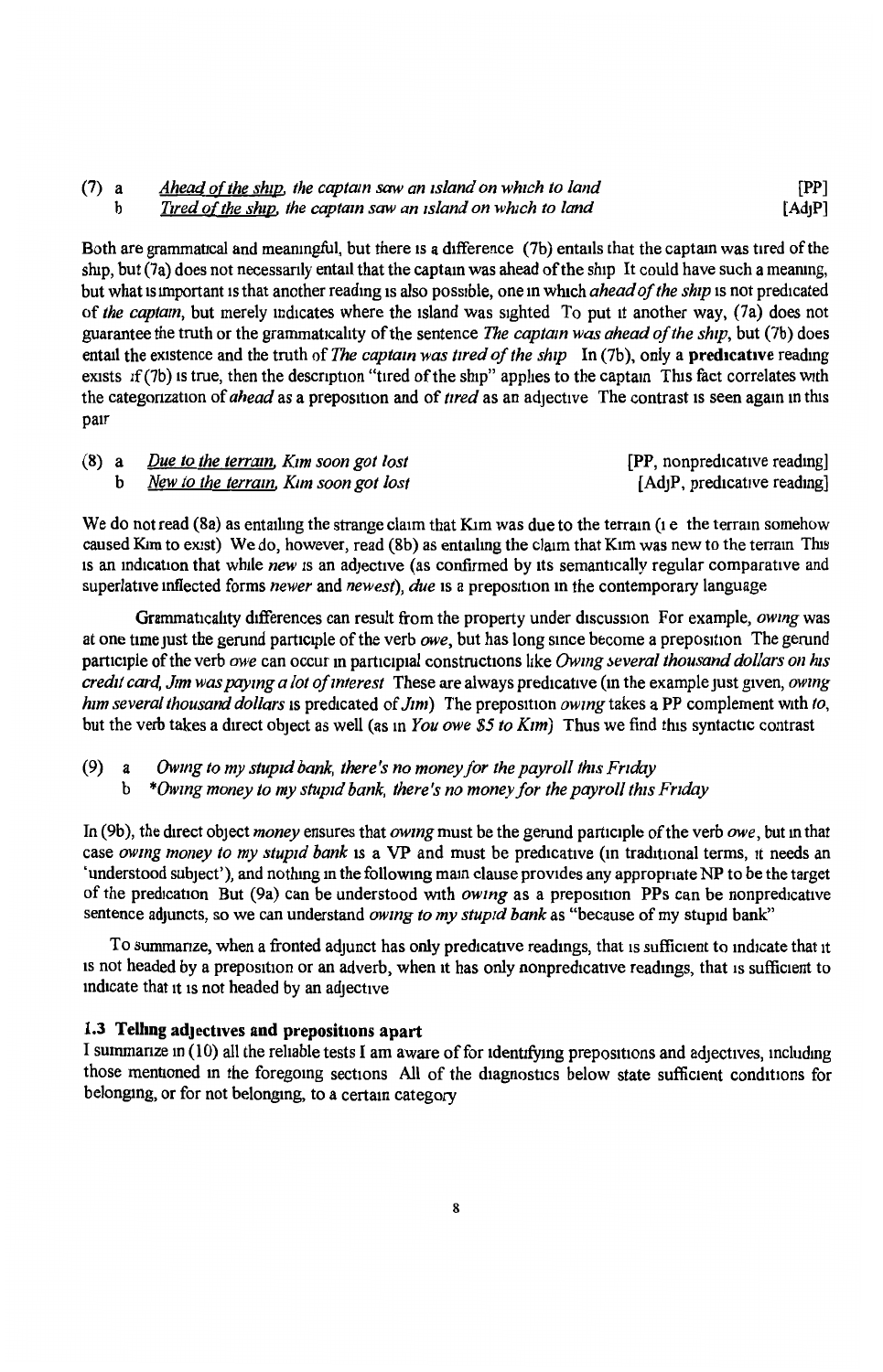- (10) a Sufficient conditions for bemg a preposition
	- 1 Dedicated preposition premodifiers *right, straight, clear*, and *smack*
	- A word occurring with one of these as pre-head modifier is occurring as a preposition 11 Pied piping
		- An occurrence of a word optionally fronted along with an 'extracted' item in an unbounded dependency is a preposition occurrence
	- b Sufficient conditions for being an adjective or adverb
		- 1 Comparative inflection
			- An occurrence of a word with grade inflection (comparative *-ei* or superlative *-est*) is an adjective or adverb occurrence
		- <sup>11</sup>*Very* mtens1ficat1on
		- An occurrence of a word with *very* as pre-head adjunct is an adjective occurrence
	- c Sufficient conditions for **not** being a preposition
		- 1 *Become* complementation
		- An occurrence as head of the complement of *become* is not a preposition occurrence 11 Premodifier function in Ad<sub>1</sub>P or AdvP
		- A pre-head modifier occurrence in Ad<sub>1</sub>P or AdvP is not a preposition occurrence
	- d Sufficient conditions for **not** being an adjective or adverb
		- 1 Premodification by *enough* 
			- An occurrence of a word With *enough* as pre-head modifier ts not an adjective occurrence
		- <sup>11</sup>*Very much* mtens1ficat1on
			- An occurrence of a word with *very much* as an intensifying pre-head modifier is not an adjective occurrence
	- e A necessary condition for being a preposition or an adverb
		- If a word is a preposition or an adverb, it will have nonpredicative readings when heading a fronted adjunct
	- f A necessary condition for being an adjective
		- If a word 1s an adjective 1t Will have predicative readmgs when headmg a fronted adjunct

This ts the toolbox I will use to repeat Malmg' s experiments on two problematic items, *near* and *worth,* and show that her results are in error

## Problem I *Near*

The *Oxford Engllsh D1ct10nary (OED)* treats *near* as a preposition m those cases where 1t has a complement and (following the traditional analysis criticized above) an adverb in those cases where it is similarly used but has no complement, and a separate entry for *near* as an adjective is given to cover attributive uses like *a near relative* or *the near future* But this does not quite get it nght, as the following results show

Since *near* passes the tests in (10a) for prepositions, occurring freely with the premodifier *i ight* (*right near the wall*) and participating in pied piping *(the wall near which it fell)*, we know it is a preposition

*Near* also passes the tests in (10b) for adjectives and adverbs even when it has an NP complement, mflecting for grade (nearer the wall, nearest the wall) and taking *very* intensification (very near the wall), so we know 1t also occurs as an adjective or adverb

We find that *near* can head the complement of *become (Soon 1t became near qu1ttmg time),* and thus we further confirm by (10ci) that there are non-preposition occurrences, in addition to the non-prepositional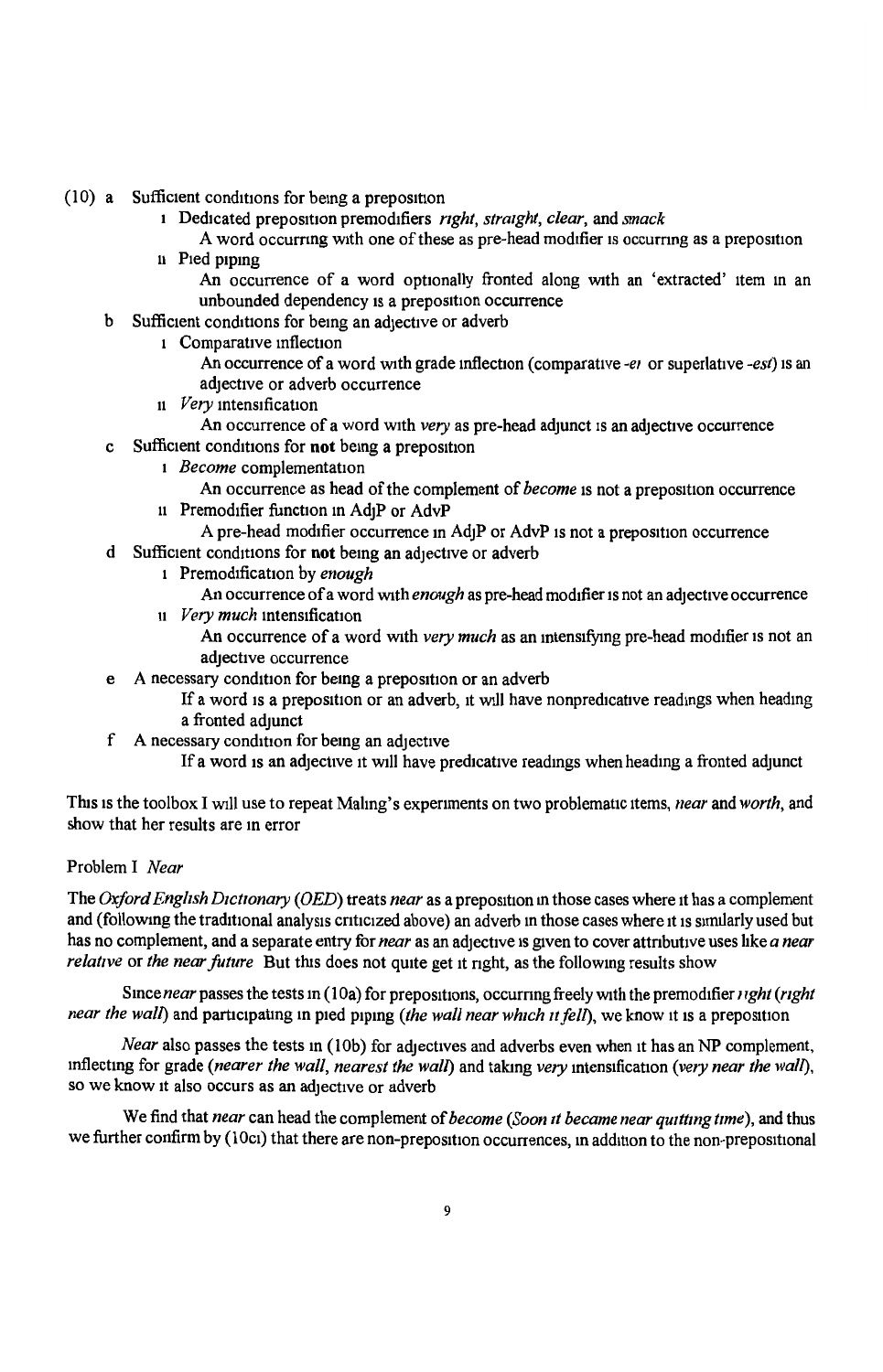## occurrences found premod1fymg adjectives and adverbs as noted by the *OED (near complete failure, near perfectly camouflaged)*

The marginal occurrence of *near* with degree premodifiers *enough* (? The gunshots were enough near *the house that we were warned)* and *very much (?It was very much near the house)* weakly confirms by (lOd) that there are non-adjective occurrences, though clearly (and not unexpectedly) there 1s a strong preference for the adjective *near* when the sense 1s modified m terms of degree

Finally, since *near* can have a nonpredicative reading when heading a fronted adjunct *(Near the wall but out of his reach he saw a crowbar*) we know that it has prepositional occurrences, while because it can have a predicative readmg when 1t heads a fronted adjunct *(Near death, the lone survivor staggered to a nearby farmhouse*) we know it sometimes has non-preposition and non-adverb occurrences

- (11) a [1] *It fell nght near the wall* 
	- b [1] *nearer the wall, nearest the wall*
	- c [1] *Soon 11 became near qu1ttmg time*
	- d [1] *?enough near us to make me nervous*
	- e [1] *Near the wall but out of his reach he saw a crowbar*
- [11] *the wall near which it fell*
- [11] *very near the wall*
- $near$  *perfect(ly)*
- [11] *?very much near us*
- [11] *Near death, he staggered to a nearby farmhouse*

The conclusion 1s clear Malmg's claim, that *near* 1s solely an adjective, 1s mcorrect The word 1s dually categorized as an adjective and as a preposition (the meanings being apparently identical) As an adjective, *near* optionally takes an NP complement and mflects for comparative and superlative grade, as a preposition, it obligatorly takes an NP object and does not so inflect Its behavior under the usual tests for class membership is mixed in just about exactly the way we would expect for an item with a dual classification

Manmng and Schutze (1999 11-13), man mtroductory chapter of a textbook on statistical natural language processmg, use *near* as an example of a word tllustratmg "non-categorical phenomena m language", namely "blending of parts of speech" They note examples like *We will review that decision in the near future* as evidence of attributive adjective use, and examples like *He lives right near the station* as evidence of prepositionhood They then cite examples like *He has never been nearer the center of the financial establishment* (with both an NP complement and adjectival inflection) as evidence of the overlapping of prepositionlike and adjectivelike properties But they miss what is really crucial here that when the adjective behavior 1s at its most unambiguous, m particular when the word 1s mflected m the comparative or superlative, the most unambiguous prepositional behavior disappears

| (12) a | It is right near the wall                | [ <i>right</i> modification Preposition] |
|--------|------------------------------------------|------------------------------------------|
|        | It is nearer the wall than it was        | [comparative inflection Adjective]       |
|        | *It is right nearer the wall than it was | [no categorization possible]             |

This follows immediately from the dual categonzation account together with the preposition-only limitation on *right* and the fact that grade inflection occurs only on adjectives

### Problem II *Worth*

Now I consider an item, *worth*, that is more problematic but still capable of being categorized on the basis of fully convmcmg evidence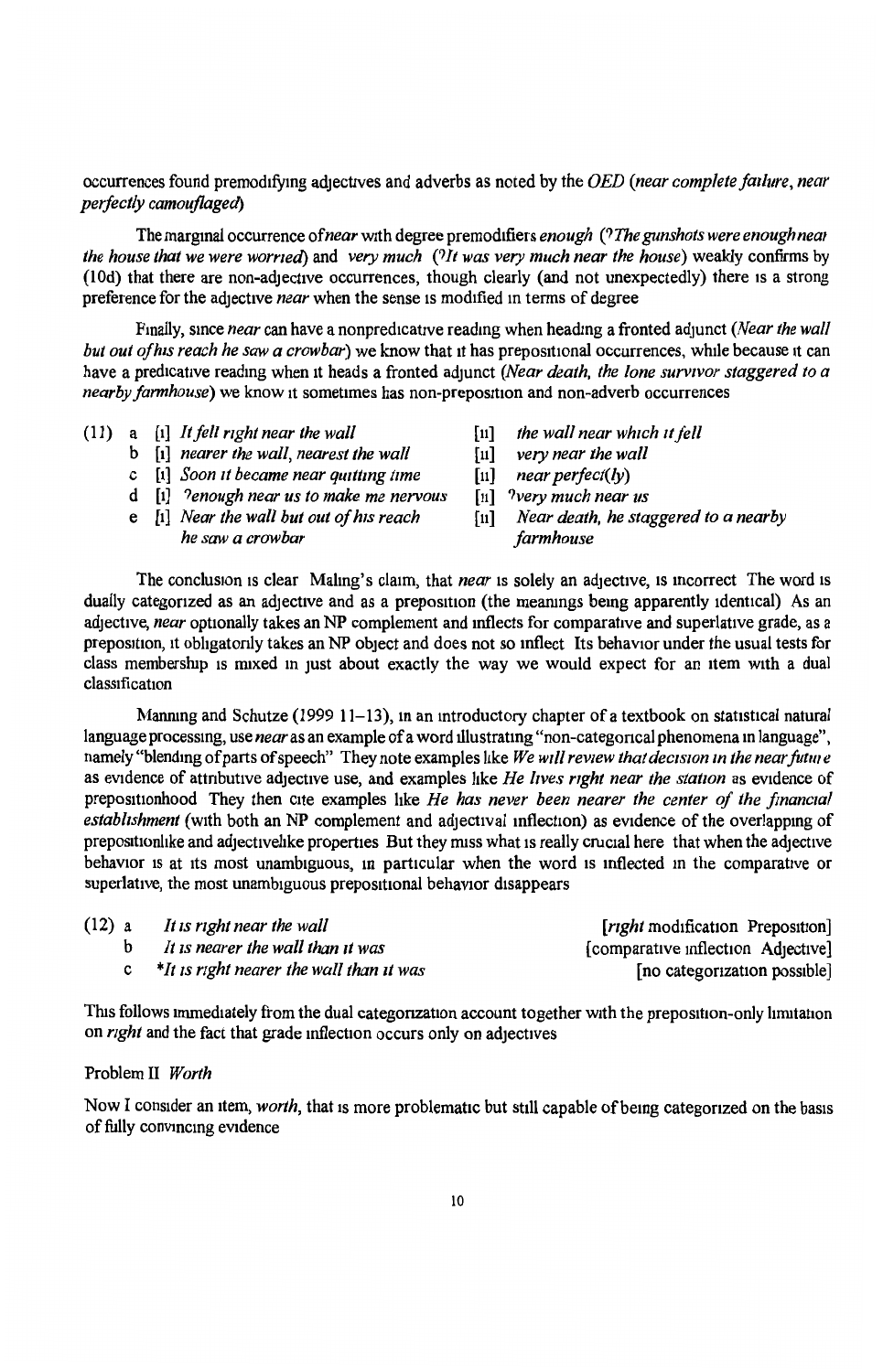Maling's conclusion about *worth* is introduced with the remark "As counterintuitive as it may appear, *worth* is best analyzed as a preposition" and a footnote saying "The fact that our first intuitions about *worth* and *near* turn out to be wrong shows how misguided the attempt to provide notional definitions of categories 1s " The intuitions to which she refers are that since *near* is semantically locational it should be a preposition and that since *worth* has no sense that is in any way locational it should be an adjective Notional definitions may or may not be misguided, at least at a parochial level (rather than as part of an attempt to link part of speech assignments in different languages to each other as a contribution to universal grammar), but Maling ts wrong about *worth* 1t ts a further example of an adjective taking an NP complement, this time one that does not also have an analysis as a preposition It is a rather unusual adjective  $-$  and its entry in the very traditional *OED,* presumably based on notional defiruttons, gets this nght

One way that *worth* is unusual among adjectives 1s that its complement ts absolutely obligatory (There are a few others *fond, desirous,* etc ) The obhgatory complement is either an NP denotmg some kmd of mdex of value, as illustrated m [241], or else a gap-contrurung clause understood as a value-deternurung property of what the subject denotes

- (13) a *That book turned out to be worth seventy dollars* 
	- b *I thmk you'll find this worth your time*
	- c *This uiea 1s worth grvmg some thought to\_*
	- d *The house 1s certamly worth your gomg to see* \_

Given the almost complete prohibition against attributive use of adjectives with subcategonzed complements, this entails that *worth* is restricted to predicative function

A second oddity is that *worth* is an exception to the strong tendency for monosyllabic adjectives to take grade inflection *\*worther the money than the other one* is completely impossible Comparison is periphrastic with *worth* It was more worth the money than the other one you bought

*Worth* is also fairly mcompattble with *very (?very worth the money)* and yet accepts *very much*  However, this diagnostic, while it often points in the right direction, cannot be relied upon crucially, because 1t turns out that there are adjectives that allow *very much,* a clear example 1s *alike* there 1s nothmg wrong with *The two are very much alike* Moreover, non-gradable items always take *very much* with the sense "decidedly" rather than "to a high degree", as m *The ship 1s very much umque m Its class,* which means not "the placement of the ship on the scale of uniqueness in its class is very high", but rather "the appropriacy of descnbmg the ship as umque m its class ts very high" Thus the *very much* test cannot be relied upon

However, the generally rehable cntenon of *enough* placement confirms that *worth* is an adjective enough will not premodify adjectives, and sure enough, as anyone may verify, corpus examples of the sequence *'enough worth* NP' are not found at alt

The test provided by predicative readings in fronted adjuncts is particularly important in confirming this As fronted adjuncts, *worth* phrases are always mterpreted predicattvely

(14) a b *Worth five mmutes, the article will tell you a lot about snorkelmg W1thm five mmutes, the artzcle wrl/ tell you a lot about snorkelmg* 

It is entailed by (14a) that the article is worth five minutes (of your time), this is a predicative reading, with *the article* as target of the predication But it is not entailed by (14b) that the article is within five minutes, the *within* phrase in (14b) is interpreted nonpredicatively A consequence of this is that if we change the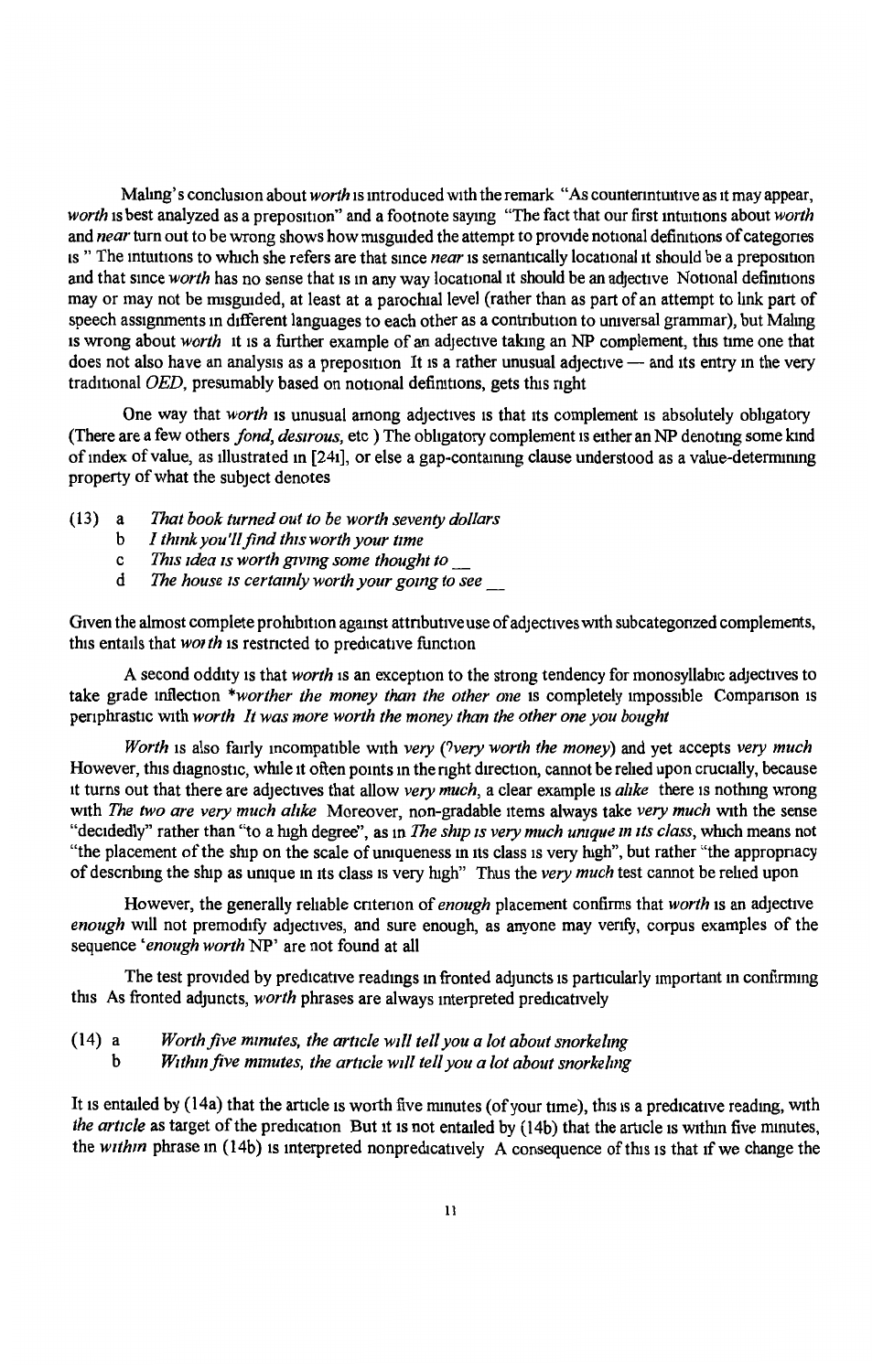examples to introduce a dummy *it* subject in the matrix clause, we get an ungrammatical result in one case but not m the other

(15) a b *\*Worth.five mmutes, llw1ll become obvwus to you that snorkelmg rs fun*  Within five minutes, it will become obvious to you that snorkeling is fun

A dummy subject cannot be the target of a predication, so  $(15a)$  is ungrammatical

Summarizing our results, the full picture looks like this

- (16) a [1] *\*It was right worth the money* [ii] *\*I paid \$75, worth which I thought it*<br>b [i] *\*worther the money* [11] *\*very worth the money* 
	-
	- b [1] *\*worther the money* [11] *\*very worth the money*  c [1] It became worth taking him seriously<br>d [1] <sup>9</sup>enough worth your time
	-
	-
- 
- 
- 
- *d a a a i i i i i i i i yery much worth the time spent on <i>II I North five mimites, the article will III Worth five mimites, the article will*
- e [1] (no nonpredicative use) [11] *Worth five minutes, the article will tell you a lot about snorkelmg*

Most of these results are neutral, for example, all we learn from (16a) 1s that the test fails to show *worth* is a preposition, and all we learn from (16b) is that the test fails to show it is an adjective However,  $(16cf1)$ definitely tells us that *worth* is not a preposition, and (16e) definitely confirms this

*Worth* is quite unusual in bringing the property of being an adjective together with five others that are highly unusual for adjectives

- (a) like *near*, it permits its complement to be an NP,
- (b) like *loath*, it selects a complement obligatorily,
- (c) like *awake*, it is completely excluded from prenominal attributive modifier function,
- (d) like *mam*, it has the syntactic behaviour characteristic of strictly ungradable adjectives, and
- (e) hke *extra,* it 1s mert with regard to adjectival denvatton processes

All of these help to disguise its adjectival status, but at the same time, none of them are unrepresented elsewhere among uncontested adjectives *Worth* 1s stnkmgly unusual, perhaps umque, m havmg all five of these unusual properties at once Nonetheless, it ts possible to confirm the *OED* claim about its part of speech classification wtth overwhelmmgly greater confidence usmg novel syntactic and semantic tests

In such ways we can defend categonzation decisions with complete conviction and multiple lines of argument, even with difficult and marginal cases *Near* is both an adjective and a preposition (not just an adjective as Mahng claims) and *worth* is solely an adjective (not a preposition as Malmg claims) My pomt about these small results in syntax is that today, as a result of the past several decades of intensive syntactic research, we can provide more sohd support for claims of this sort than was ever possible before, and we can correct with confidence both some traditional claims and some generativist claims

## **2. New grammatical terntory**

I have suggested so far that the development of far more ngorous and detailed ways of arguing for elementary claims like categorization claims is a major achievement of modern linguistics I now want to mention bnefly — too bnefly — a second major advance, which consists in the opening up of new domains of facts Generative grammatical work has brought into focus several entirely new domains of facts - not just new facts in an area of grammar that had been inadequately mapped by traditional grammarians, but whole new areas that were unnoticed by traditional grammarians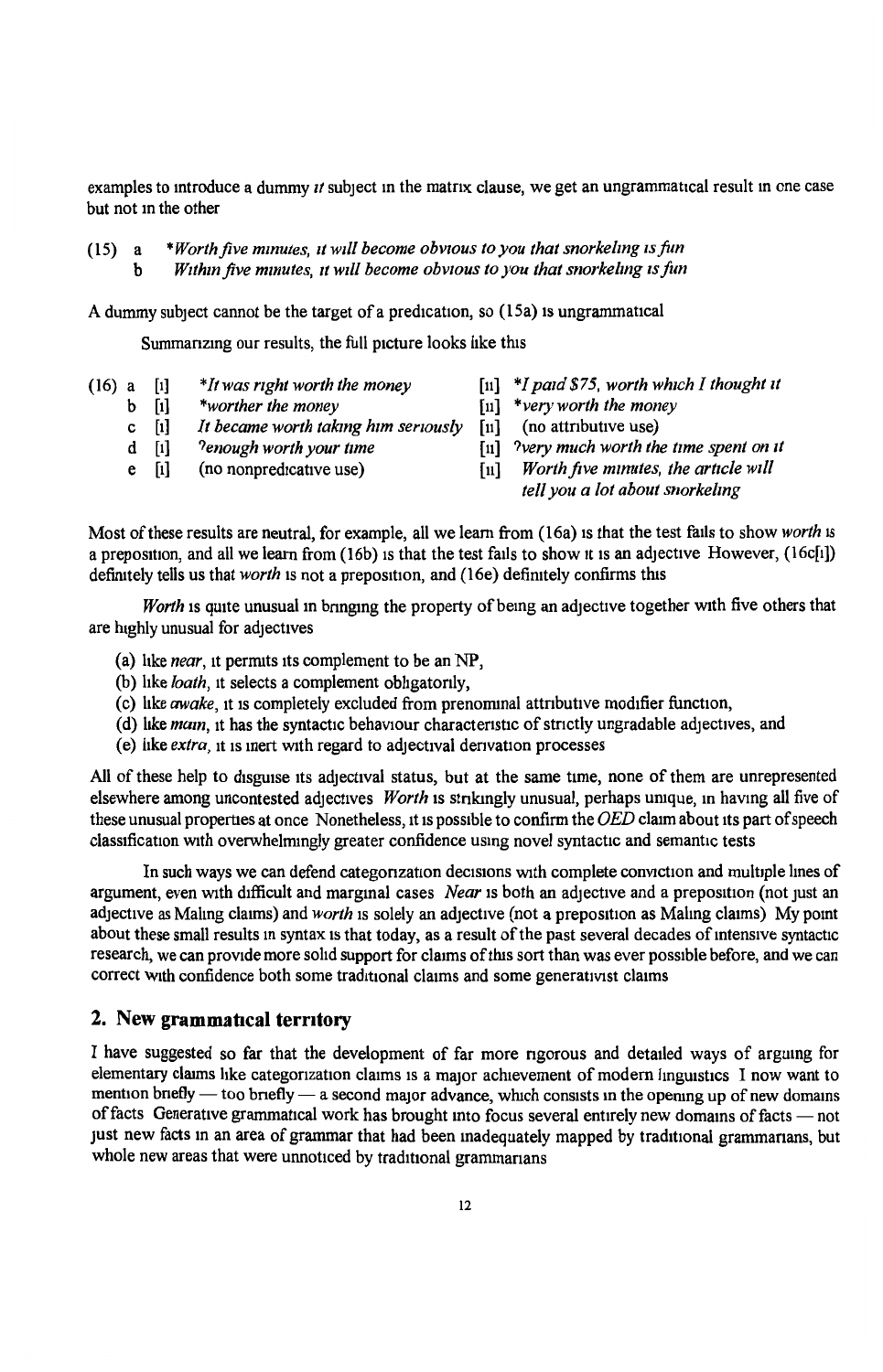## 21 Unbounded dependencies

There are few better examples that could be cited than that of unbounded dependency constructions or UDCs A UDC is a syntactic construction in which a designated subconstituent is, to put it intuitively, missing a phrase is missing in a place where that sort of phrase would be expected under the ordinary principles of internal syntax Let us call such missing phrases gaps (in order to remain neutral on the controversial question of whether there are traces - phonetically null but syntactically real constituents at the positions in question) A typical example will be something like  $(17a)$ 

- (17) a *I would 1magme most people would en;oy a ;ob llke yours* 
	- b *\*I would 1magme most people would en;oy*
	- c *A ;ob like yours, I would 1magme most people would en;oy* \_
	- d \* *A;ob like yours, I would rmagme most people would en;oy bemg an air/me pilot*

With a strictly transitive verb like *enjoy* we would expect a direct object, as in (17a) In (17b) it is missing. and the sentence is ungrammatical But (17c), with a new fronted NP, the direct object of *enjoy* is missing and the sentence is nonetheless grammatical, the gap is marked by '\_' And as (17d) shows, the sentence actually becomes ungrammatical 1f a direct object for *en;oy* 1s added

Examples hke {17) give a shghtly nusleadmg impression they suggest that what is involved m an unbounded dependency is a phrase that is misplaced from where it would normally have been positioned For some cases this is not a correct description of the situation to give just one example, in (18a) the constituent in clause-initial position cannot be substituted for the gap, as the ungrammaticality of  $(18b)$  shows

(18) a b *We cannot afford Susan, bnlilant analyst though she 1s \*We cannot afford Susan, though she 1s bnlilant analyst* 

(I return to this topic below) What this suggests is that we need to characterize this phenomenon not in terms of phrases that are "shifted" from their canonical or normal positions, but rather, in terms of the existence of syntactic domams that are required to contam gaps

#### 2 2 Island constramts

The plot thickens when we note that gaps have to be in certain syntactic positions It has been customary to give transformational theories in a way that suggests that as a first approximation gaps can be anywhere, but this default is overridden by the existence of certain constraints on their positioning I now think this is backwards Unconventionally (following an important insight of a neglected paper, Cattell 1976), I think the default picture can be given m positive terms, as follows

- Gaps in English must always correspond to constituents of the clause that are semantic arguments (subjects, objects, or other complements) or post-head modifiers, they can never be determiners or pre-head adjuncts
- Gaps are primarily permissible only if connected back to the root of the domain by a chain of internal complements and/or phrasal head relations (Keepmg in mmd that direct objects are complements, and that I take the VP of a clause to be the head of that clause, the gap in (17c) 1s complement ofa complement of the head of a complement of a complement of the head of the domain)
- To a very lnruted extent can a gap be buried ms1de post-head adjuncts *(Which day 1s he amvmg on*  \_?, but probably not *<sup>1</sup> \* Wh1eh book did you get angry because she had lost?)*
- For a gap to be buried inside left-branch material is not permissible at all (\*Who did George's not */Jkmg surprise you?)*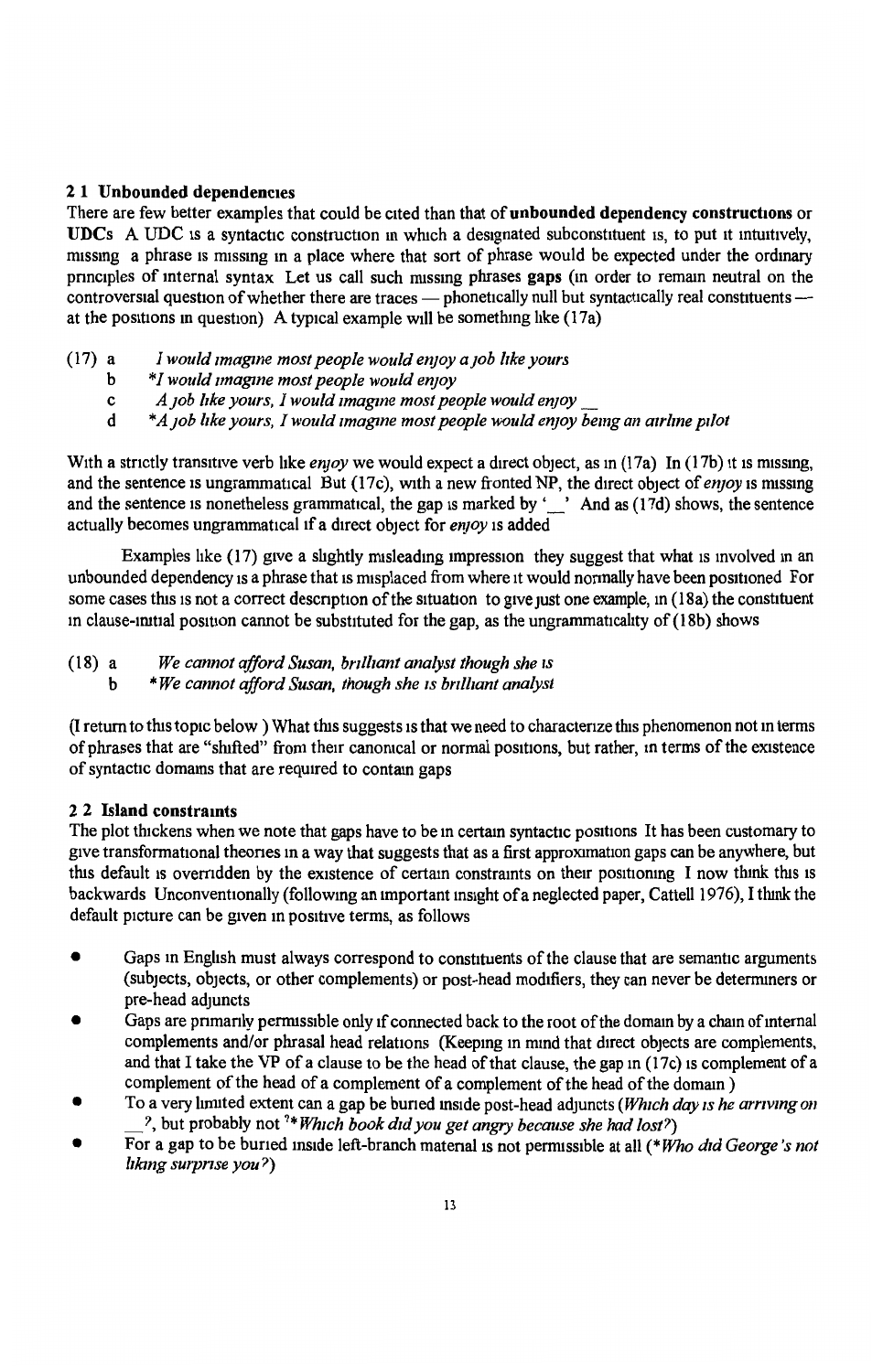From this characterization there follow a variety of specific prohibitions that have long been observed under the heading of island constraints gaps cannot be inside clausal subjects, or in temporal adjuncts, or in relative clauses, or in genitives, or in subcoordinates of a coordinate structure, for example This discovery of this complex web of restrictions and exceptions to restrictions is a post-1960 syntactic discovery of major tmportance

#### 3.3 Multiple gaps

The account sketched thus far applies only to cases with single gaps There are two circumstances in which multiple gaps are found in a single UDC One is across-the-board cases like *Tell me one thing that you like \_and she doesn 't also like* \_ The other 1s parasitic gap cases hke *Which was the memo that you tore* \_ *up without even looking at*  $\frac{1}{\sqrt{2}}$  Each has quite specific conditions The across-the-board constructions are those m whtch each subcoordmate of a coordmate structure has a gap m 1t and the gaps are all controlled by the same superordinate structure-for example, they are all associated with and licensed by a single relative clause construction The parasitic gap cases have extra gaps in positions where anaphone pronouns would generally also be grammatical, and those extra gaps have to be inside constituents that are sisters to domains mcludmg ordinary gaps

To go mto these details would take vastly more time than I have here All I want to make ofthts topic 1s thts pomt, whtch I take to be uncontroversial the whole subject of gaps and where they can occur 1s completely missing from all grammars in the first half of this century There effectively was no such topic There was no temunology for it because the phenomena had scarcely been noted The whole cluster of phenomena surroundmg gaps, unbounded dependencies, island constramts, across-the-board facts, and parasitic gaps represents an entire new region of grammatical territory that was not even discovered, let alone mapped, until the efforts of the transformational-generative period of linguistic research began, but now has been the subject of dozens if not scores of significant monographs and hundreds if not thousands of articles

And the facts are real Finding them  $-$  discovering there was so much new grammar out there  $-$  is a genumely important accomplishment of late 20th-century theoretical linguistics

## 3. Generative mythology

However, when we turn to the other side of generative grammar, the side that gets the kudos from philosophy, psychology, and other areas of cognitive science, things are different Here we encounter the mythos of the paradigm, the legends and pieces of hallowed dogma that it has handed down These are not nearly as well supported as people 1magme Unhke good myths, they can actively impede progress by sowing confusion The very material that has made Chomskyan theoretical linguistics famous - the topics that have excited philosophers, enraged psychologists, perplexed computational linguists, inspired cognitive scientists - do not stand up to objective scrutiny There are many aspects that could be discussed (for some attempt to survey them, see Pullum, in press), here I will just pick four

## 3.1 Introspection and asterasks

Consider first the methods of investigation that remain standard within generative grammar How do we obtam the facts about English that it is our job to describe? It is a rather extraordinary fact that generative grammatical research 1s still bemg done today m the same way It was bemg done forty years ago, with a recipe that begins, "Take one large armchair"

To illustrate what is possible in the language, the investigator sits in the armchair and uses imagination to develop an example of it and intuition to confirm that it is well-formed and makes its point To illustrate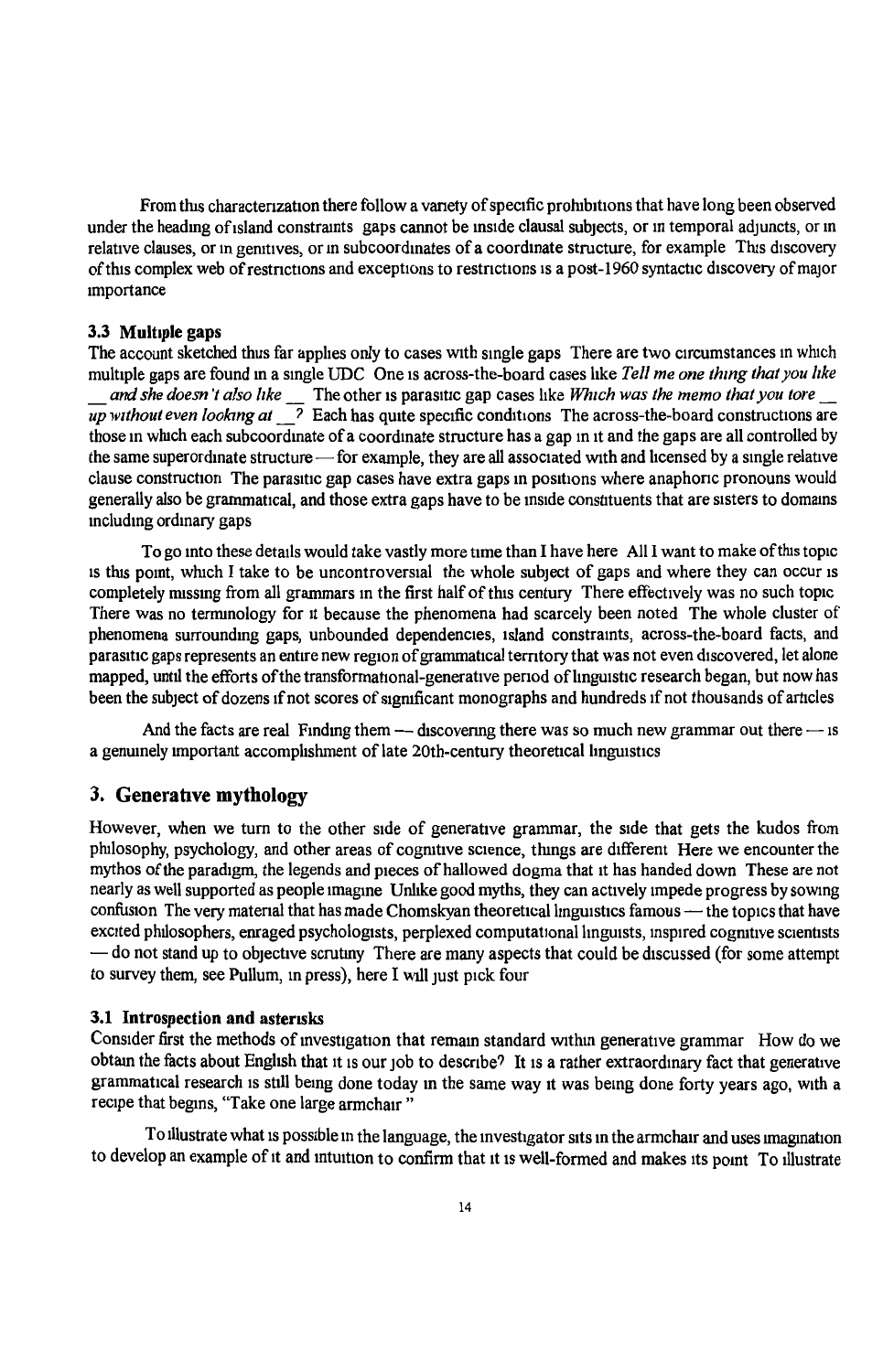what is not possible, the investigator constructs a string that would have the charactenstics of the bad construction in question and uses intuition to confirm that indeed the constructed string is impossible As Tom Wasow put 1t to me (in conversation) the *N* (number of expenmental subjects) 1s l, the subject knows the purpose of the experiment, and the subject is committed to a particular hypothesis about the phenomenal This 1s not a methodology that can be taken senously m cases of controversy

Moreover, even when considered at face value as a use of introspective data gathering, it is being abused as Schutze (1996 50) perceptively notes, linguists appear to assume subjects' intuitive judgments are vendical they ask themselves, "What must be m subjects' mmds m order for this sentence to have the status they claim it has?" when it would be more appropnate to ask, "What must be m subjects' mmds m order for them to react this way to a sentence?"

If there was an excuse for this forty years ago, it was that our tools for maintaining corpora of any reasonable size were so poor that armchair reflection was actually far better at ensuring broad coverage and representation for rarer constructions Certamly that was still true m the early 1960s, when accordmg to an ex-NASA programmer of my acquamtance NASA had to make do with a total of one kilobyte of RAM Today it 1s common for a cheap desktop PC on a student's desk to have *s1xty-four thousand times* as much memory as that And disk storage is now measured in gigabytes (billions of letters), even on cheap machines We can now store corpora larger than the corpus-based linguists of the first half of this century ever dreamed of, and search them at speeds that would have been thought science fiction just a decade ago And yet syntacticians are for the most part not using corpora at all

I am not advocating a practice of basmg grammars rigidly or mechanically on corpora, so that 1f available corpora do not contain an instance of the *tough* construction embedded in a wh-relative embedded m a subject we have to gerrymander our grammar to disallow *Anyone who thmks John 1s easy to please had better think again* Use of a corpus does not have to make one irrational Once you have a good description of adjective phrases and a good descnption of relative clauses you are entitled to assume that any of your adjective phrases could fit mto adjective-phrase slots many of your relative clauses (that *easy to please* will be grammatical m the above example because *easy* or *tall* would be grammatical there), unless you find that this yields defirutely unacceptable results

But two great benefits accrue to the grammanan who uses corpora m addition to usmg common sense and native speaker intuition First a presentational point it is far more convincing to illustrate grammatical structures with examples chosen from a collection of sentences that have already been attested in natural contexts, claiming them as a part of the language has much greater persuasiveness if it can be shown that they are repeatedly used by speakers and wnters of the language Second, it ts far more convmcmg when a certain construction type is claimed not to be permitted in the language if that claim can be made into an empirical prediction that strings of certain types will never be found in corpora (except perhaps sporadically as errors)

Certamly, this will miss the distinction between the extremely rare construction type and the occasionally encountered error, but my point is that syntacticians do not even use corpus checks on their work when studying quite frequent construction types And one can hardly take as a key empirical datum a reported negative intuitive reaction by the very person who (a) invented the example and (b) wants to convince of the hypothesis that the example's ungrammaticality will support It would be greatly preferable If the theoretician took an intuition of ungrammaticality to be nothing more than the basis for a conjecture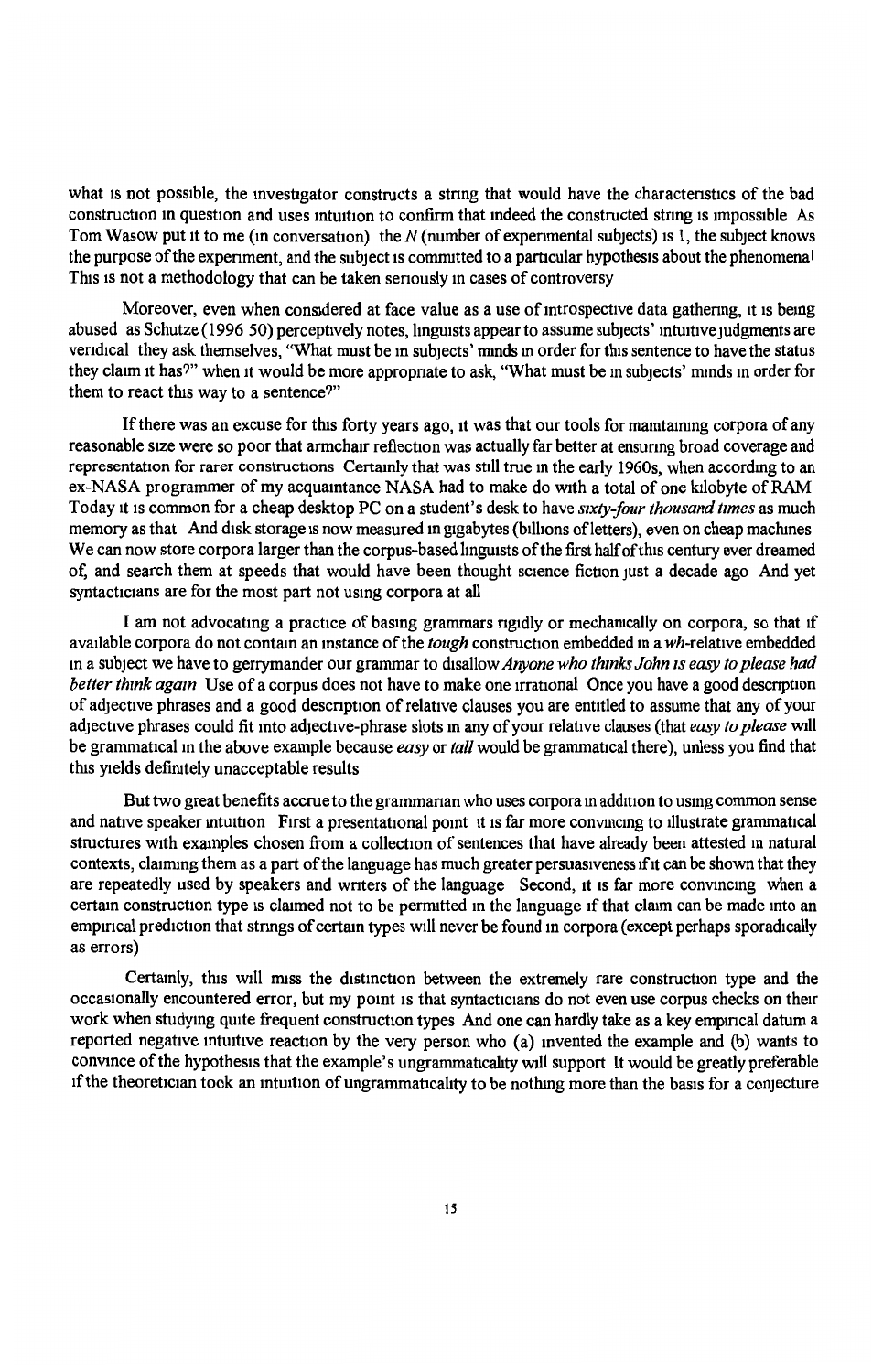about what the language does not pernut, *s* and looked for evidence to support or disconfirm 1t on the basts of a corpus of attested utterances Certainly, the feehng expressed by "Sentences contairung a clause beginning with *that for* do not sound good to me" constitutes grounds for at least some suspicion that clauses cannot begin with *that for*, but a demonstration that in a hundred million words of diverse prose the sequence *that for cannot be found in clause-initial position at all constitutes a powerful vindication of that suspicion* - which still might, of course, be wrong, but is not nearly as likely to be wrong as unaided intuition

Let me consider one real case m which corpus checking was sorely needed but not employed the attempt by Higginbotham (1984) to argue that English is a non-context-free language by virtue of a class of sentences that he calls *such that* relatives It is a necessary premise of Higginbotham's argument that every *such that relative contains a pronoun anaphorically linked to the head noun <i>a result such that no one could beileve 1t* 1s grammatical but crucially *a result such that no one disagreed* 1s not But the search for evidence here is absurdly simple one searches text for the word sequence *such that* and sees what comes up And if you try it on any reasonable collection of written English (I used the ACL's *Wall Street Journal* corpus) you will find sentences hke these

- $(19)$  a *Speculation in platinum futures has been a driving force such that an equivalent of 81 million ounces were traded on the New York Mercantile Exchange last year* 
	- b *Global warmmg has reached a level such that we can ascribe with a high degree of confidence a cause and effect relat10nsh1p between the greenhouse effect and ofo.erved warm mg*
	- c *These regulatory offenses create more complexity such that we get away fiom the old-fashwned types of crimes that everybody can understand*

It isn't just easy to find examples like this in abundance, it's trivial <sup>6</sup> And they aren't just troublesome for Htggmbotham's argument, they are fatal Perhaps there was an excuse for workmg without lookmg for corpus evidence in 1984 (I don't really think so, because you can readily find examples of the crucial sort in the Oxford English Dictionary, see Pullum 1985 294), but there is certainly no excuse today

Tlungs are even clearer when constructions are claimed to be unpossible My proposal would be that the asterisk should be given a straightforward empirical interpretation putting an asterisk on an example constitutes a claim that the construction type illustrated will never be found in an error-free corpus of material from the language in question Above I noted that if *enough* refuses ever to premodify adjectives and *worth* 1s an adjective (as I claim), we have a very simple prediction the word sequence *enough worth* should not occur at all m even the largest corpora (except perhaps by accident across a constituent boundary, as in *Are students who are not clever enough worth worrymg about?)* It 1s easy enough to test this claim nothmg more than a fixed-stnng search 1s needed to pick out the candidate examples

It is extraordinarily difficult to convince linguists of this They are equipped with many knee-jerk reactions They will say that people say so many wild things that a large corpus is likely to contain examples of just about anything, including just about everything you could think of that is not grammatical But this isn't true, as expenence with corpus methods will show anyone who chooses to make the effort to find out

<sup>&</sup>lt;sup>5</sup> This corresponds to the second interpretation for the asterisk given in Householder (1973) "I have never seen or heard a sentence of the type  $\overline{X}$  and hereby wager you can't find an example "

<sup>6</sup> These sentences were found m the corpus of text from *Wall Street Journal* articles on the CD-ROM made available by the Association for Computational Linguistics I have edited them to reduce their length, but only in ways not relevant to the pomt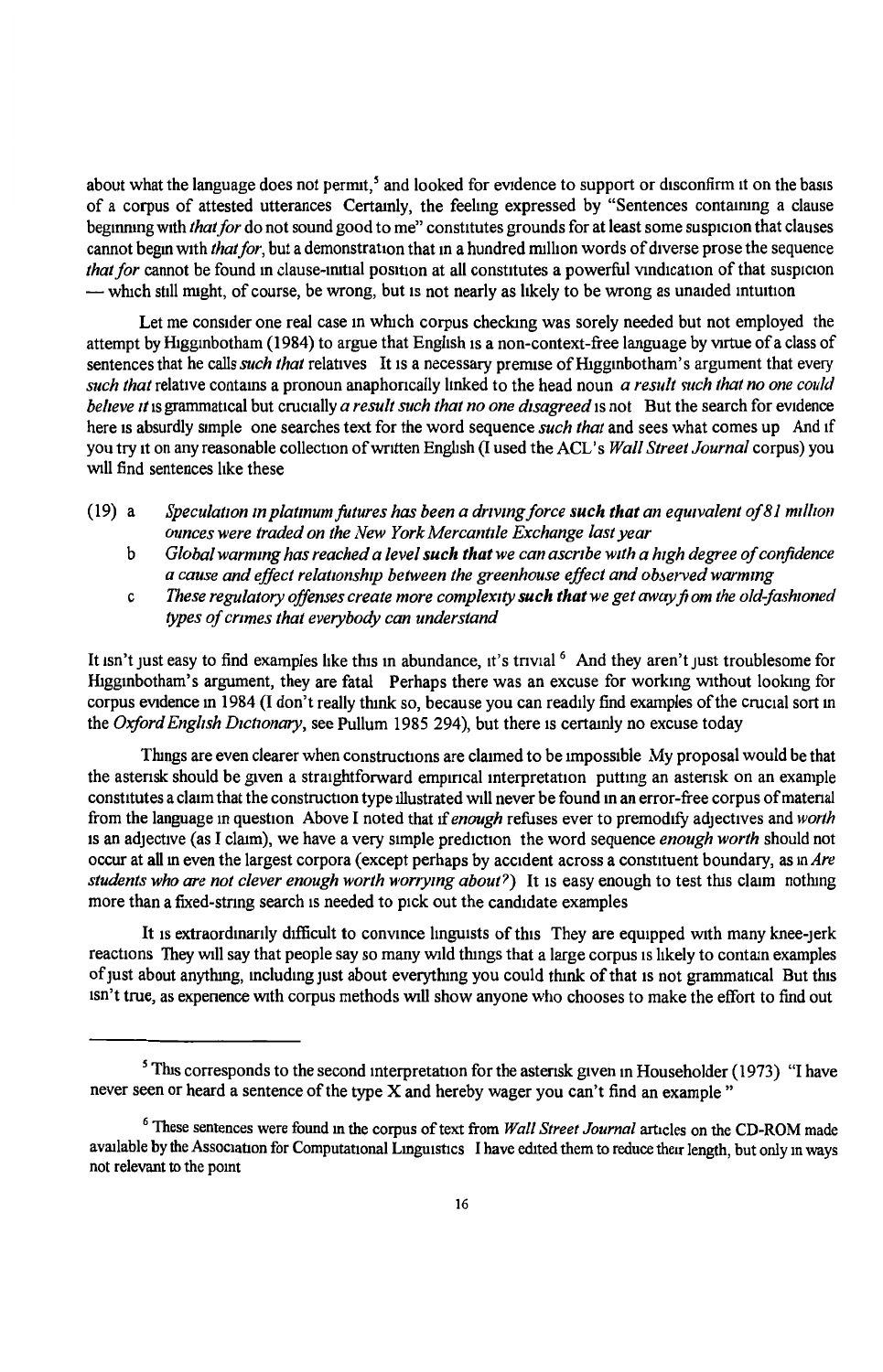They will say that using a corpus restricts one's purview, which is also not true  $-$  using a corpus is hberatmg, and expands one's understanding rather than contracting 1t, because of all the examples that turn up that exhibit relevant usages that would not have munediately come to mmd What they wtll not say is that they cannot be bothered, but I suspect that is what is going on

I am not suggestmg that intmttons of grammattcahty be barushed from our armory of tools for investigating language Heaven forfend I am saying that a better methodology for a grammanan today mvolves a back-and-forth interplay between hypothesis, mtuitive reflectmn, corpus searchmg, refinement of the intuition, prediction concerning what will be found in the corpus, further searching, and so on  $$ combmed with occasional recourse to informants or even acceptabihty surveys

## 3.2 The alleged poverty of the stimulus

The term "argument from poverty of the stimulus" appears to have dropped mto linguistic discourse when Chomsky (1980 34) referred to "a classical argument in the theory of knowledge, what we might call 'the argument from poverty of the stimulus'," citing no references other than Socrates' elicitation of knowledge from the slave boy and Descartes's argument in the *Dioptrics* that "there is no need to suppose that anything material passes from objects to our eyes to make us see colors and light " From these inexplicit remarks a tradition has somehow grown up of asserting that Chomskyan linguists have shown that human infants learn things about their first languages that they were provided with no evidence for I will not discuss this topic in detail here, though I have treated it in a preliminary way elsewhere (Pullum 1996) Suffice it to say that although reference books m philosophy and cogmttve science now contain articles that attempt to outhne the argument from poverty of the stimulus and sketch the support lmguists are supposed to have offered for 1t (Garfield 1994 and Marcus 1999 are two examples), I see few signs of anyone attempting to provide such support in a serious way in the domain of syntax

The argument could in principle be tested I take it that a specific instance of applying the argument to particular phenomena would say something hke the following for a specific speaker *S,* a fact *F,* a class *D*  of sentences of a language *L,* and a class *E* of fact-based 'empmc1st' -style learnmg procedures

- (20) a F is a fact about language L, and S is a speaker of L who can be shown to know  $F$ 
	- b It can be demonstrated that no empmcist-style leanung procedure of the type *E* can learn *F* from a corpus of utterances from *L* unless that corpus includes a sample from the specific domain *D*  of crucially relevant utterance types
	- c It ts known that m the process of acqumng *L,* there was never at any time at which *S* was exposed to data from the domam *D*
	- d Therefore, *S* did not acquire *L* using a learning procedure of type  $E$

There is much to be specified precisely here the class  $E$  of empiricist-style learning methods must be explicitly characterized, that *F* is really true must be confirmed by descriptive work on *L*, careful informant work or psycholinguistic experimentation must be done to show that  $S$  really does know  $F$ , the domain  $D$ must be exphcttly defined, the unlearnabthty of *L* from D-free corpora by methods of type *E* must be proved as a theorem of learnability theory, and somehow it must be shown convincingly that *S* never encountered data from the domain  $D$  during the acquisition period  $-$  an empirical matter involving longitudinal investigation of input to (and ideally uptake in) the learner A tall order, but one can see in principle what it might be like to accomplish all this However, when we search the literature of linguistics for an example of this program being carried out for some syntactic fact, we find virtually nothing

In Pullum (1996) I consider the only close approach I then knew of Let  $F$  be the fact that subjectauxihary inversion m Enghsh ts structure-sensitive (it fronts the mam clause aux1hary rather than the first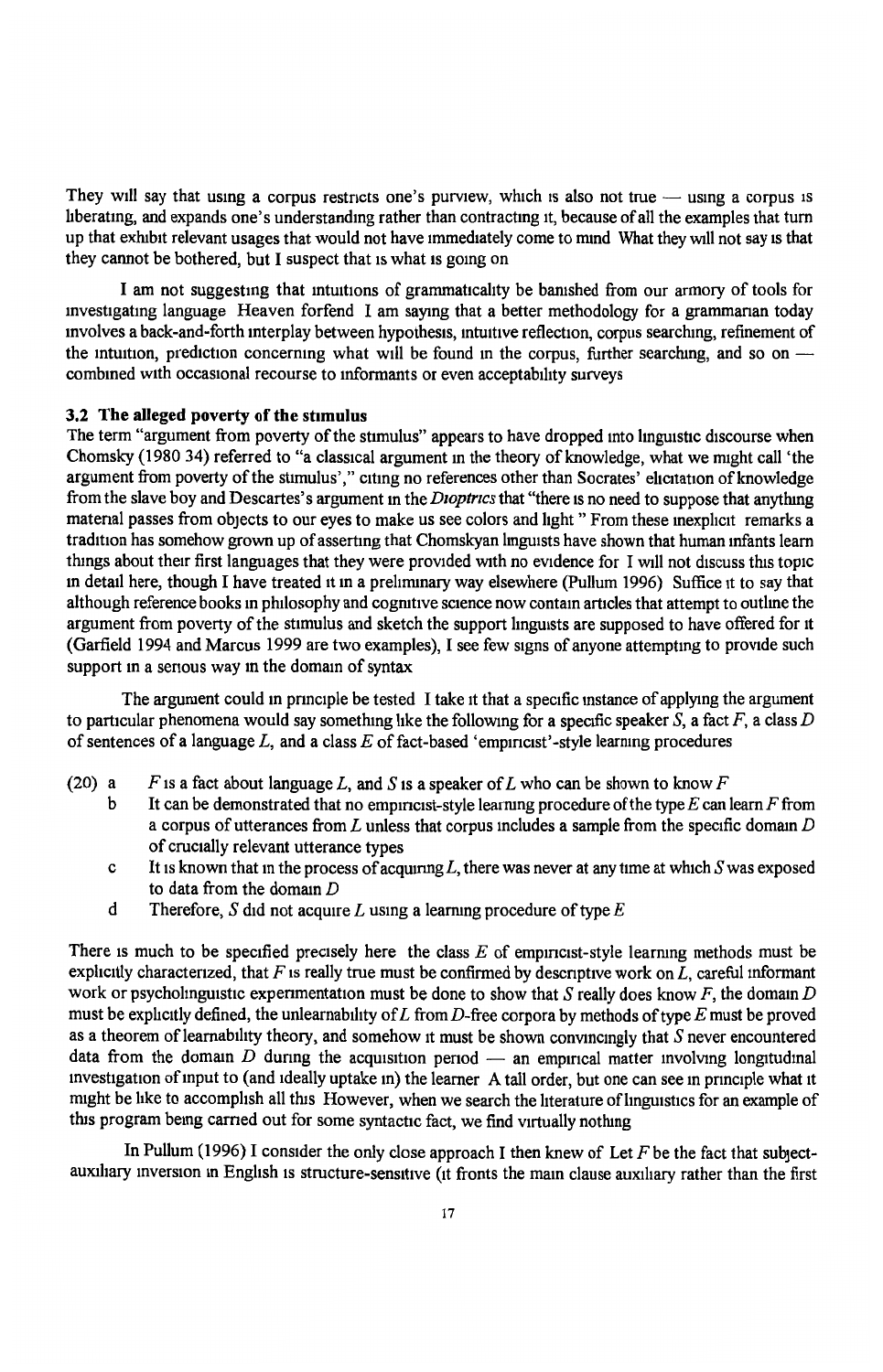auxihary m the stnng), and let *D* be the class ofEnghsh sentences contammg two auxihanes ma configuration that permits us to tell the difference between fronting the main clause auxiliary and the first auxiliary  $(i e, j)$ sentences hke *Could those who are leavmg early sit near the door?)* I suggest that there wdl be great difficulty m exhibiting a learner *S* who can be guaranteed never to have been exposed to utterances of the type illustrated by *D,* because (as Sampson 1989 suggested nught be the case) such utterances are quite easy to find m any reasonable-Sized corpus

At present my claun stands as a challenge that no one has taken up At least two authors of recent books on how language might be learned (Cowie 1999 and Sampson 1998) take the view that the onus is now on generative linguists to respond to the challenge I have laid down My feeling is that linguists are lucky that philosophers and psychologists have been so credulous on this pomt, because there are few signs of real substantiation of the claim on which the argument from poverty of the stimulus trades Linguistics is getting some credit here that it simply does not deserve

## 3 3 The mfimty myth

Mention of size limits brings me to a generativist myth that has not been questioned in forty years the claim that natural languages are mfirute This topic will be treated more fully elsewhere (Pullum and Scholz, m preparation), but I will give a brief digest

The view that natural languages are infinite is unsupported by any sound argument, empirical or formal A typical defense of it is put by Stabler (1999) this way

Although there are obvious practical limitations on the lengths of sentences that any human will ever pronounce, these bounds do not seem to be linguistic in nature, but rather derive from limitations in our life span, requirements for sleep, and so on As far as the grammars of natural languages go, there seems to be no longest sentence, and consequently no maximally complex linguistic structure, and we can conclude that all natural languages are infinite

But we cannot validly conclude that The key to seemg why hes m a fairly elementary pomt about model theory Call the language in which a formal grammar is written a **description language** A description language must have a semantics if grammars are to make identifiable claims about what is in the language under description Grammars of the type I will call production systems, of which the rewriting systems introduced by Post in the 1940s are an example, have a semantics in terms of set definition Rules like  $PP \rightarrow P NP$  have a similar status to move-permitting statements in the definition of games like chess 'a pawn may be moved one square perpendicularly ahead' To the extent that a model-theoretic semantics for them can be provided, it defines the entire language at once No individual rule of a production system can be interpreted as making any statement about an individual sentence The rule  $PP \rightarrow P NP$ , for example, does not claim that prepositions are required to precede their NP complements (there could be a rule  $PP \rightarrow NP P$ m the grammar as well), JUst as 'a pawn may be moved one square perpendicularly ahead' does not say that pawns have to move perpendicularly (there 1s also a rule 'a pawn may take an opponent's piece that is adjacent diagonally ahead,' which permits a pawn to move one square diagonally) The only claim that is made by the rules of a production system 1s that the entire set of rules defines the entire collection of sentences for which the system provides derivations

There is an alternative Over the last twenty years a different kind of description language has been developed, one that provides for declarative constraints that have a model-theoretic semantics, individual sentences (or sentence structures) being the models Call these constraint systems An example is provided by the grammars defined by Johnson and Postal (1980), to take one of the earliest examples of such a framework each grammatical constraint is a material conditional in a first-order predicate calculus in which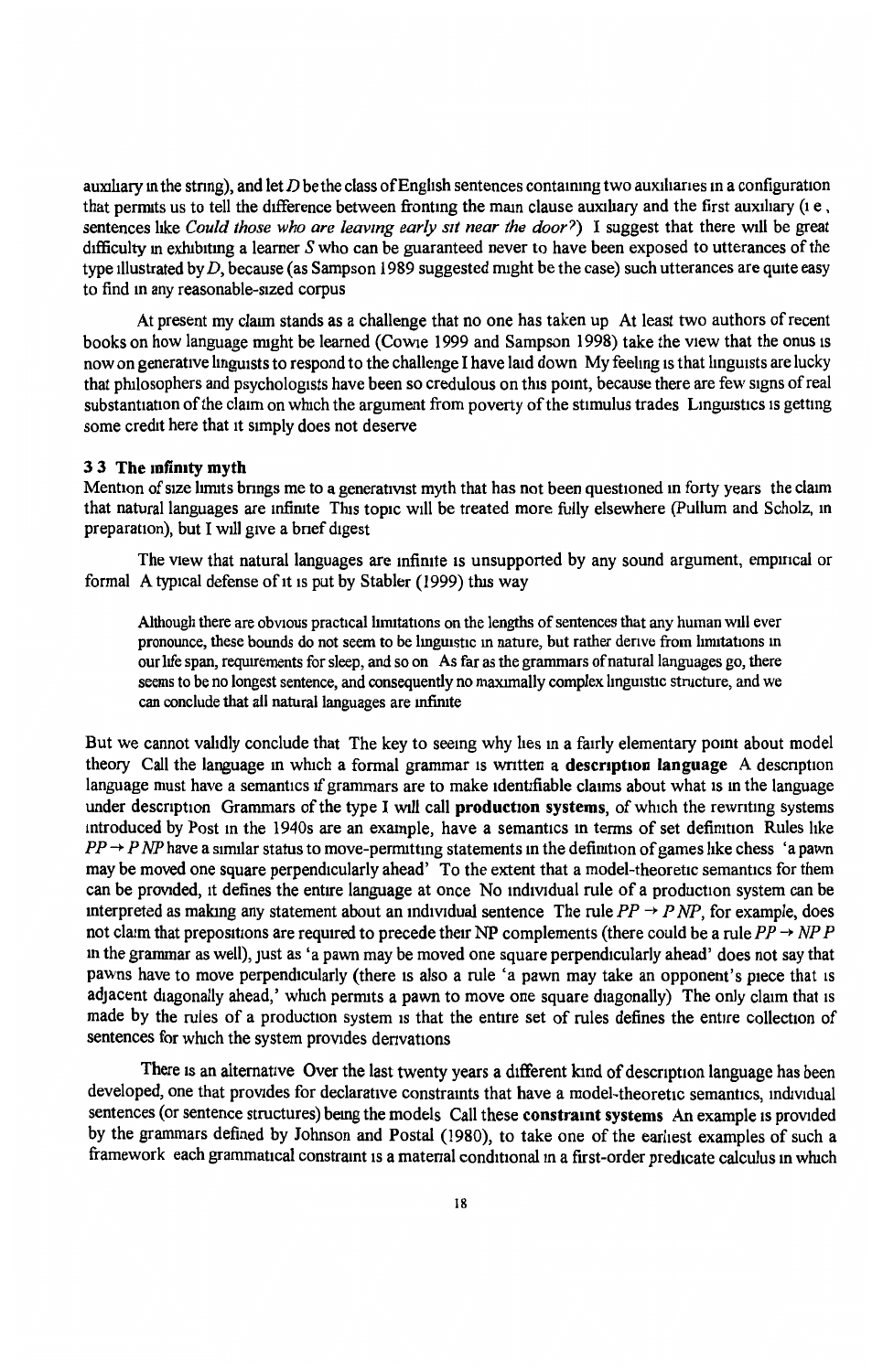the predicates denote properties of or relations between arcs (labeled ordered pairs of nodes) Each constramt 1s either true or false of any arbitrary mdividual sentence structure A sentence structure is adrmtted by the grammar if and only if all rules of the grammar are true of it

Making grammars stnctly declarative m this way has several mterestmg and desirable consequences One has to do with degrees of grammaticality Consider how one might distinguish between the mild ungrammaticality of  $(21a)$ , the greater ungrammaticality of  $(21b)$ , and the extreme ungrammaticality of  $(21c)$ not m terms of a production system but m terms of a constraint system

- (21) <sup>a</sup> *\*They have been informed the tlme of his arrival* 
	- b *\*Have been informed the tlme of his arnva/ they*
	- c \* *Amval the been have of they nme his informed*

Among the declarative constraints on syntactic form in English that are relevant here are those given mformally m (22)

- (22) a Subjects precede predicates m the clause
	- b Perfect *have* takes a subjectless past participial complement
	- c In a passive clause the copula takes a subjectless past participial VP complement
	- d Articles precede nominal expressions in the NP
	- e Lexical heads precede their complements
	- f Subject pronouns are in the nominative case
	- g If *mjorm* has an NP complement and a second complement, the latter is a PP
	- h A PP second complement of *mform* 1s headed by *of*

Of these statements, only the last is false of  $(21a)$  Only the first and the last are false of  $(21b)$  But (with the words assigned to the obvious lexical categories) all of them are false of (21c) A quantitative index of approach to grammaticality is available that at least has some *a priori* plausibility degree of grammaticality is lmearly correlated with number of statements m the grammar satisfied And nothmg has to be added or stipulated to obtam this

So constraint systems have a certain desirability purely from the standpoint of factual coverage But there is an important further consequence of constramt systems that has gone entirely unnoticed many different collections of sentence structures will satisfy all the rules of a grammar, there is not a unique such collection In fact there is not even a clearly defined largest one, as m effect shown later by Langendoen and Postal (1984), since sentences of infinite size need not be stipulatively excluded, and thus transfinitely vast collections of sentence structures may satisfy the grammar, including collections so big that set-theoretic notions like cardinality do not apply to them

It 1s true that for any mterestmgly complex grammar (any grammar with the analog of direct or mdirect recursion, 1 e m which a structure of type *a* may occur as a proper subpart of a structure of type a) there will exist infinite collections of sentence structures satisfying it But that does not mean that finite collections do not satisfy it There will be infinitely many finite sets of sentences that constitute models of the grammar

We therefore do not need to assume that English 1s identical with the smallest denumerably mfimte set of sentences that satisfies the grammar, which 1s what a production system says under the standard interpretation We do not need to fix upon any finite cardinality for a unique set that is to be by stipulation the formal analog of Engltsh Instead we can say that the size of the language is **not fixed** by the grammar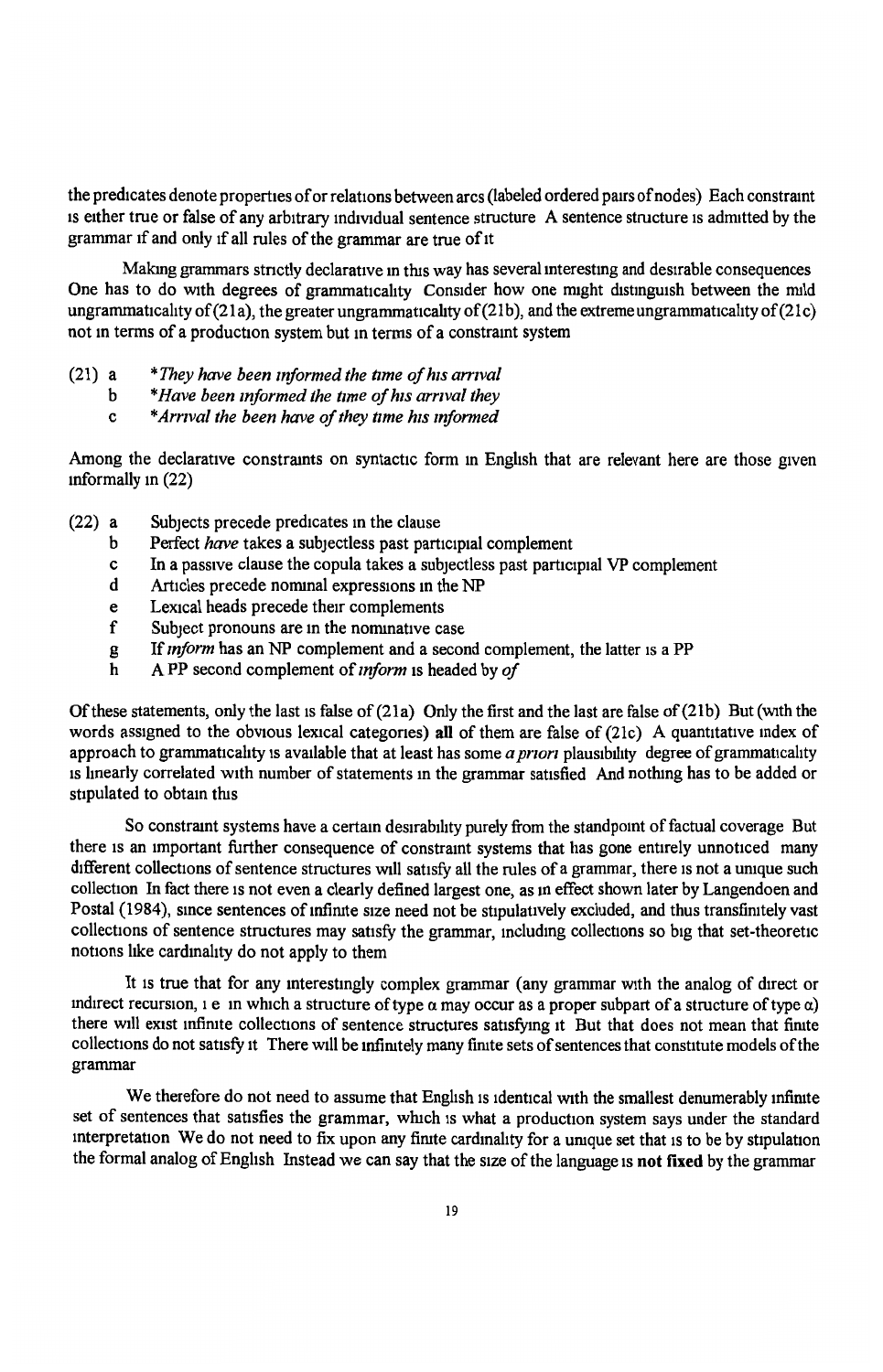Whether it is finite or infinite is neither a matter that grammatical study is concerned with nor a question that a grammar answers For linguistics, language size should be a non-issue (since it is uncontroversial that, as Stabler puts it, size bounds "do not seem to be linguistic in nature, but rather derive from limitations in our bfe span, requirements for sleep, and so on") Under a model-theoretic view of the semantics for description languages, it is a non-issue, since the existence of infinite models for a grammar does not imply the nonexistence of finite ones, Stabler is wrong to conclude that English is infinite If our grammatical description is given in the form of a constraint system, it can be any size, finite or infinite, and provided our constraints capture the right structural properties the same description will work no matter what the cardinality of the collection of all sentences (if we assume there is any such collection) It is only productionsystem grammars such as transformational grammars that mislead us mto thmkmg that languages must be mfimte (see Pullum and Scholz, m preparation, for a more careful exploration of these ideas)

#### **3 4** The **failure of** movement rules

Finally let me turn to a central and definitive innovation of transformational grammar that is crucially tied to the production conception of grammars the feature that survives m all vanettes that bear the name of transformational grammar, even in those where deletion rules (the main danger as regards Turing-equivalence proofs) are banished the device of movement rules Most linguists seem to recollect being convinced—often by reading Chomsky  $(1957)$  — that movement rules were an excellent idea The tyranny of procedural metaphors seems to have all thinking about syntax in its icy grip Yet the classic arguments for the necessity of movement transformations are unsound The famous Affix Hoppmg analysts 1s not compatible with the formal definition of transformations originally given by Chomsky (Sampson 1979 360-365) and simply does not work descriptively (Pullum 1979 244-247, Gazdar, Pullum and Sag 1982 613-616) Movement derivations of passives had been identified by the early 1970s as entirely unnecessary (Brame 1973, Freidin 1975, Bresnan 1978) The most sohd arguments m favor of movement rules that was available twenty years ago were the kmd of which Perlmutter and Soames (1979 229ff) provide a crystal-clear mstance, based on data of the kmd I presented above m (17), argumg that phrase structure rules simply cannot capture the generalizations mvolved But twenty years ago this month, wlnle Perlmutter and Sambas book was being distributed. Gerald Gazdar realized that the argument for movement transformations to account for topicalization sentences was entirely unsound There was nothing about topicalization facts that would defeat context-free phrase-structure description

What had been missed was that context-free grammars allow arbitrary latitude as regards the content of the nonterminal vocabulary -- the set of syntactic categories To put it very simply and intuitively, and compatibly with the terms suggested above, context-free phrase structure rules permit us to distinguish a category 'Clause' (for brevity, S) from a category 'Clause with an NP gap inside it' (abbreviated S/NP) We can regard (17a), *A 10b like yours, I would imagine most people would enjoy*, as consisting of an NP (a *job like yours*) followed by an S/NP *(I would imagine most people would enjoy*), thus

 $\text{C}(23)$  [s [NP *a 10b like yours]* [S<sub>ANP</sub> *I would imagine most people would enjoy* ]

The internal structure of an S/NP will be just like that of a clause, except that there must be some daughter that mstead of havmg the label a that would normally be expected m a clause of this sort has the corresponding label for 'a-with-NP-gap' instead More generally, wherever a constituent of the category  $\alpha$ normally allows a daughter sequence  $\varphi \sim \beta \sim \psi$ , a constituent of the category  $\alpha/\gamma$  will allow the daughter sequence  $\varphi \cap \beta/\gamma \sim \psi$  (The result is still a context-free phrase structure grammar, because although the size of the set of categones has been expanded, it expands only from *k* categones to a maximum of  $k + k^2$ categories - if for any  $\alpha$  and  $\beta$ , not necessarily distinct, there is a category 'a-with- $\beta$ -gap' - and in practice the needed expansion is much smaller )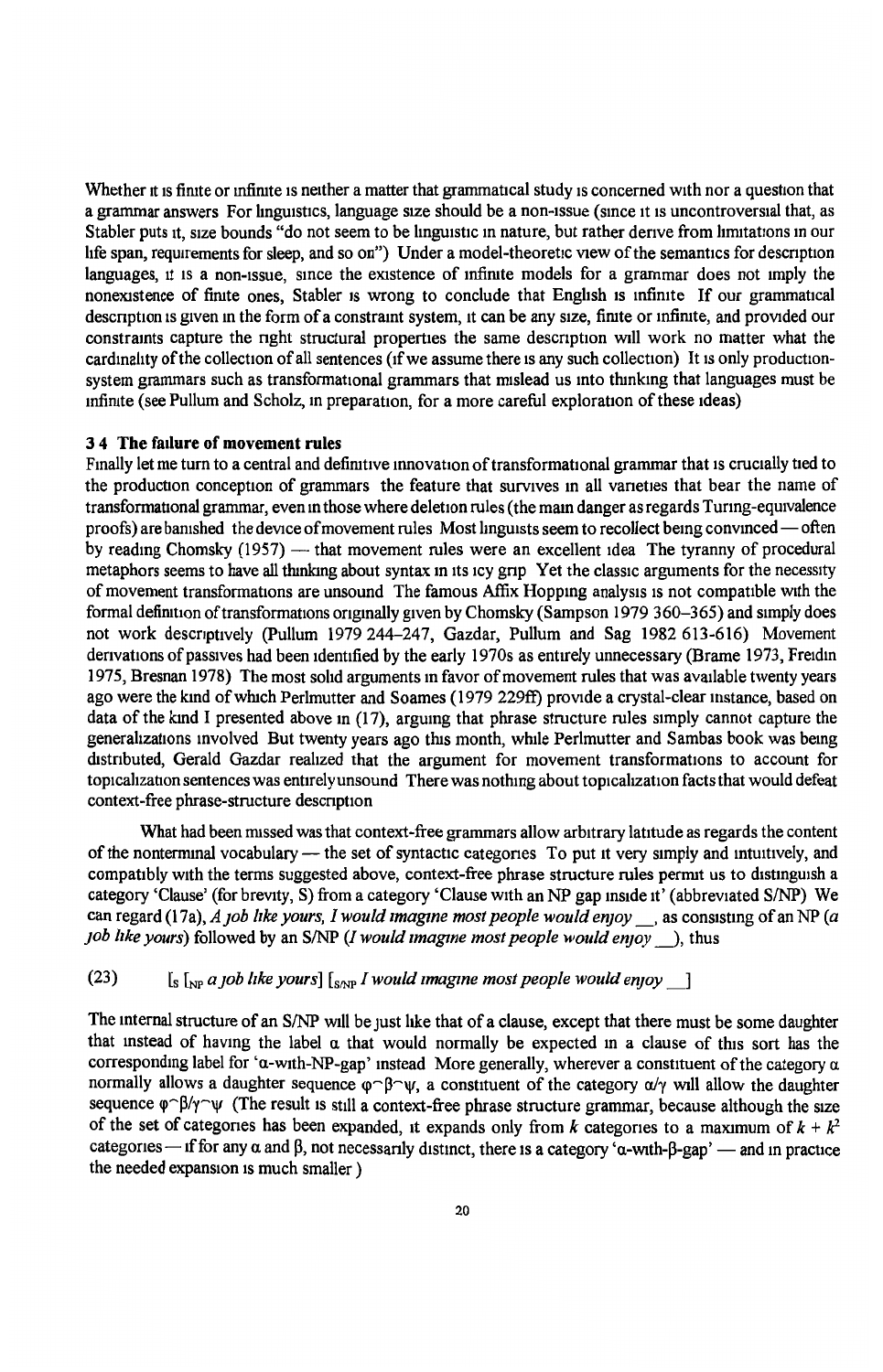This makes it clear that putting an asterisk on an example like (17b), *I would imagine most people would enjoy*, is misleading <sup>7</sup> this string is not ungrammatical in the sense of violating grammatical constraints It 1s simply not of the category S Rather, 1t 1s of the category S/NP, and thus can be used as <sup>a</sup> bare relative clause *(something I would imagine most people would enjoy)* And the ungrammaticality of \*A *]Oh bke yours, I would zmagme most people would enjoy bemg an air/me p1/ot* 1s due to the fact that a clause in English 1s not penmtted to consist of an NP followed by a clause

Thus the basic arguments for movement presented m introductory books on transformational grammar are unsound 1t simply has not been shown to be necessary to augment phrase structure grammar by movement transformations to achieve a description of the familiar facts of English syntax that have been held to motivate movement But things are in fact much worse than that What the movement idea suggests heuristically is in fact misleading There are numerous constructions that should give pause to anyone who thinks critically about the concept We need go no further than independent interrogative clauses to see that m some cases the mover cannot be put back mto the gap position with a grammatical result

(24) <sup>a</sup> b *Who do you thmk you are* ? *\*Do you thmk you are who?* 

Thus if it was the simple intuition about  $(17a)$  that it is like the antecedently grammatical  $(17b)$  with a phrase pulled out of its canonical position that motivated us, things do not go so well here

Of course, this 1s not to say that no movement account of the facts in (24) can be constructed The standard account has two movements, one feeding the other the  $wh$ -phrase in  $(24a)$  is moved to the beginning of the sentence and this triggers movement of the auxiliary into second position But now the trouble hes with this second movement, subject-auxiliary inversion there are sentences where the wrong auxiliary turns up after movement

- (25) <sup>a</sup> *\*I aren't commg with you* 
	- b *Aren 't I com mg with you?*
	- c *\*I aren 't good enough to compete w1th her*
	- d *Who aren 't I good enough to compete with?*

The alleged mover - the auxiliary *aren't* - occurs in pre-subject position in sentences where it would not be possible in post-subject position Both the wh-movement and the auxiliary movement are afflicted with the problem that they occur <sup>m</sup>post-movement position m cases where they would not be permitted m the supposed pre-movement position The mover is impossible in the position of the gap There are numerous other examples of the same sort

- (26) <sup>a</sup> *He wanted me to take over, which I couldn't* 
	- b *They thought 1t was blue, which zt wasn't* -
	- c *Susan, brilliant ana/yst though she 1s* \_\_, *gave up*
	- d *That he was there that mght I am certain of\_*
	- e *Who the hell do you thmk you are* \_?
	- f *Where else could they go?*
- $[cf * *t* wasn't which]$
- [cf \* *she 1s bnllrant analyst* ]
- [cf *\*I am certain of that he was* ]
	- [cf *\*You are who the hell?]*
	- [cf *\*They could go where else* J [cf \**You do whatever else* ]

g *Whatever else you do\_ m Sydney, v1s1t the aquarium* 

 $[cf * I couldn't which]$ 

 $7$  This point was made by Brame (1981 283-284)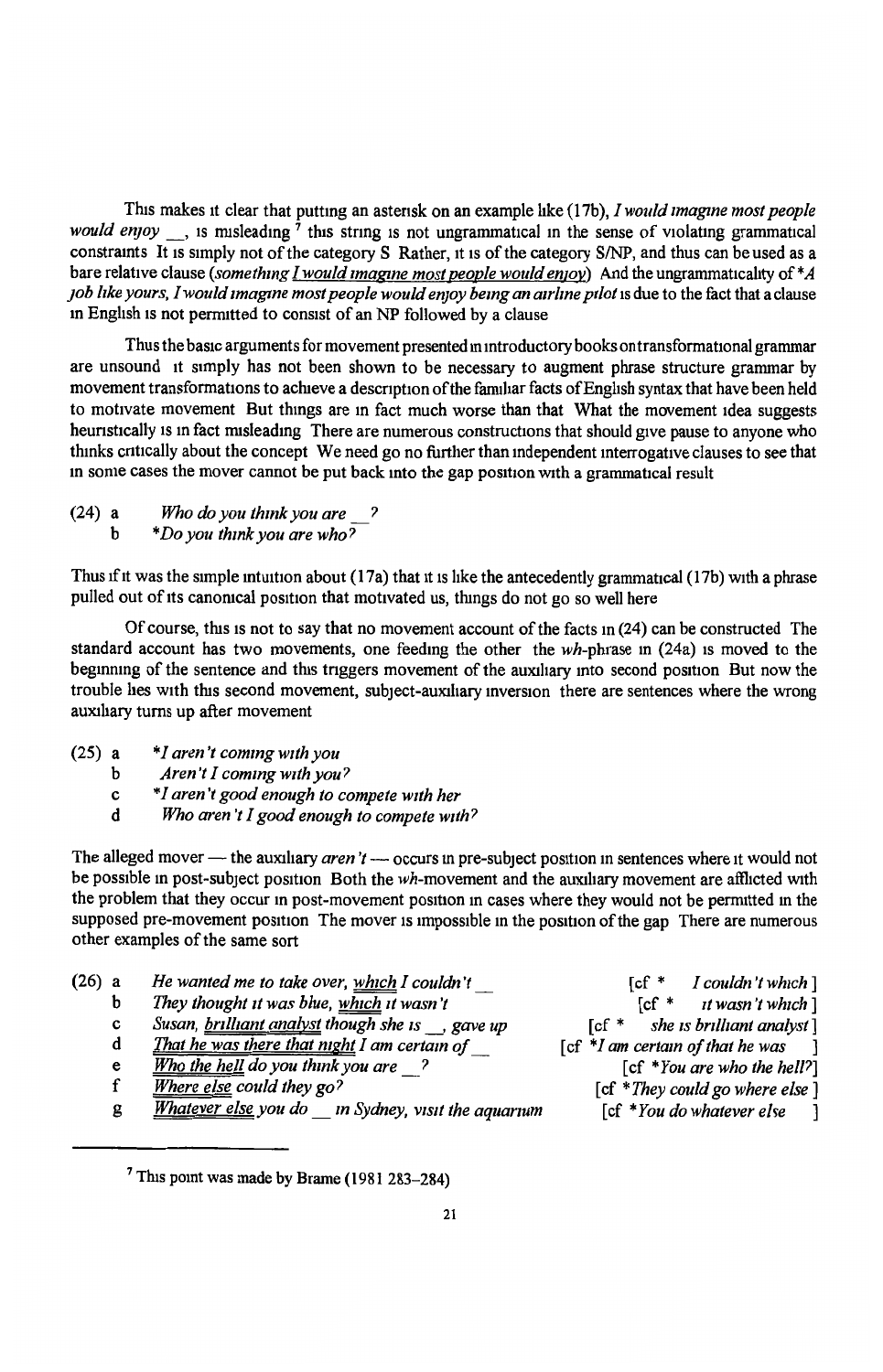## h *Whoever he let\_ m appears to have left no fingerprints* [cf *\*He let whoever m* ]

In each case the alleged mover is marked by double underlining, and the gap is shown by a single underlining Putting the alleged mover back into the position it is supposed to have moved from yields an ungrammatical structure

A different type of argument 1s provided by the followmg examples, where the problem 1s that we have a gap but there is no visible mover

- (27) a *Some day he 'II come along, the man [I love* \_]
	- b *You 're the one that [I want\_]*
	- c *You should have seen the way [he looked at me\_]*
	- d *You'd be so nrce [to come home to\_]*

In none of these is there any apparent mover at all To relate the occurrence of the indicated gaps in the bracketed constituents to some kmd of movement, what has to be assumed 1s that somethmg moves to leave the gap and then disappears through some kind of spontaneous combustion

Worse still for the intuition that is supposed to motivate movement are the cases in which several movers set off on their journey from different coordinate subparts of a coordination, leaving several gaps, but by the time they arrive at their destination they have fused into one

(28) a b *It was on a stupid TV show, which I hate* \_ *and my partner loves* \_ *They cut up and threw to the sled dogs the remaining chunks of bear meat* 

In these the double-underlined mover has to be associated with two different gaps (Actually 1t can be arbitranly many *a show which I hate* , *my brother dislikes* , *my sister loves* , *and my parents are neutral about* ) Attempts by Williams (1978) to show that such cases could be treated by a formal innovation making coordinates occupy the same linear position in sentence structure have been shown fairly conclusively not to work (Gazdar 1981, Gazdar, Pullum, Sag, and Wasow 1982)

My point in reviewing these facts, most of which are fairly well known, is not to suggest that movement theories can be refuted This of course is impossible, what I am contrasting them with is a theory that has less machinery, not more Phrase structure rules on their own, without movement transformations, can be used to describe the phenomena just cited There is no way to show that a theory with movement added would necessanly do worse, 1t could of course simply muruc the simpler theory usmg phrase structure alone, and do nothing with its movement capability, so the worst possible result for movement theories is a draw I mean only to query the mtmtton behind movement theones, and to offer some factual background to the following observations about the present relevance of movement rule theory to the work of the Ordinary Workmg Grammarian

- (1) The ongmal arguments for movement transformations were not sound
- $(u)$  The intuition that movements explain cases where some phrase is out of its canonical position is undercut by numerous cases in which either the canonical position is not a possible one for the alleged mover or the movers and gaps are not m one-to-one correspondence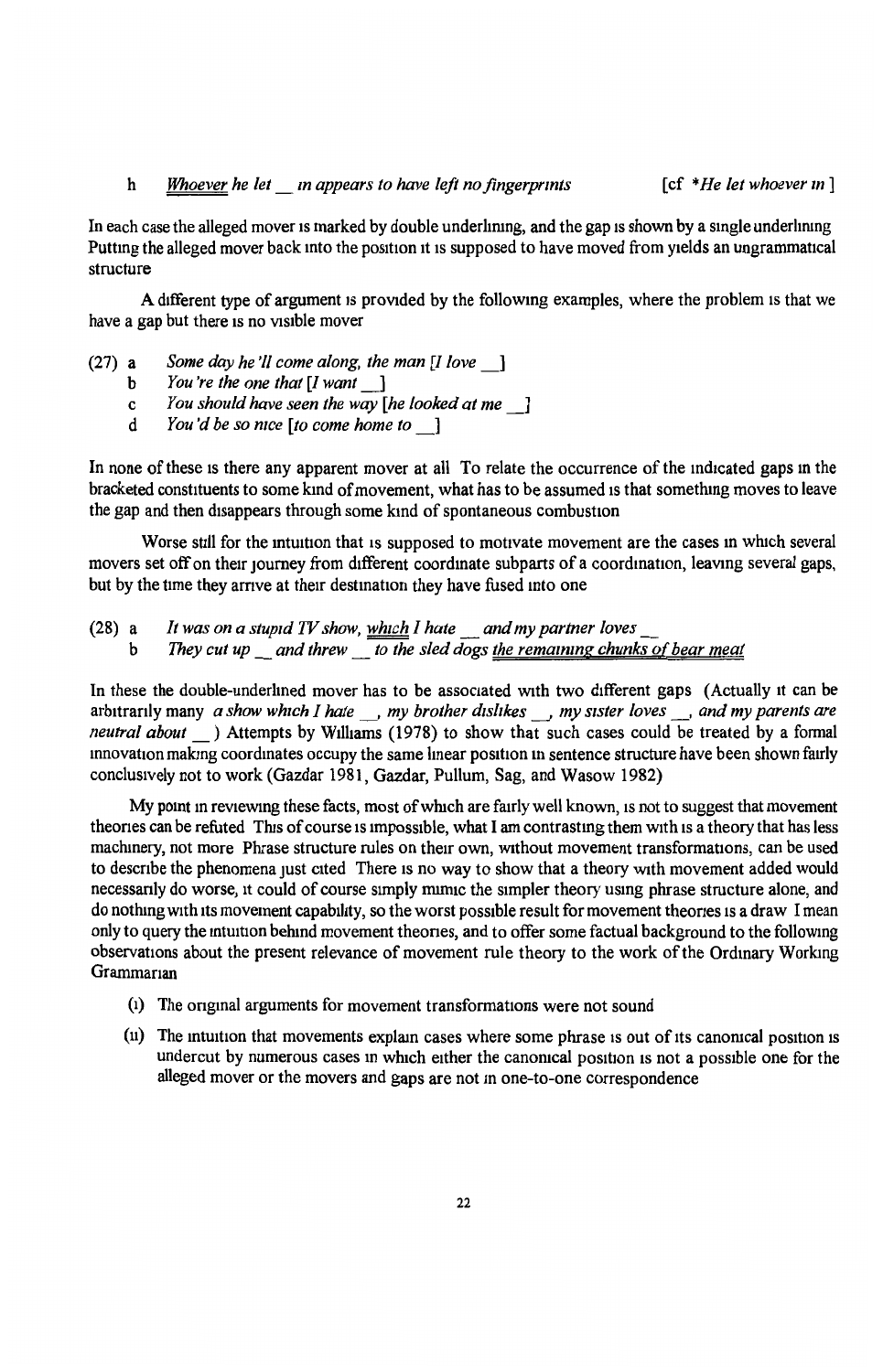(iii) The main feature of linguists' discourse that is continually reinforced by the assumption of movement rules is the descriptively unhelpful dynamic metaphor of derivations, which has linguists talkmg m empmcally ungroundable terms about histones for sentences mstead of structures of sentences

## **4. Conclusion**

The transformational-generative linguistics that has dominated the second half of this century has been rightly celebrated and praised, but for quite the wrong reasons The great achievements of modern grammatical work he in what has been done that has changed the life of the Ordinary Working Grammanan of whom Fillmore spoke expanding the fact base, and adding content to the toolbox of arguments, diagnostics, and cntena of which Lakoff, Postal and Ross once planned to write Real science has been done, and real progress has been made And while it may be regarded as a piece of good luck for us linguists that our discipline has been feted by outsiders hke never before m its history, I think 1t 1s actually a pity that what has most captivated outsiders has been our myths I have discussed four examples of these the counterproductive idea that intuitions are data, the falsehood that a powerful "argument from poverty of the stimulus" has been developed, the logical error that has had us parrotmg the view that natural languages are mfimte these last forty years, and the notion that the unhelpful and unworkable device of movement transformations was a techmcal advance We don't need the unearned kudos we have illicitly derived from these hoary myths, we have real achievements to celebrate, achievements that we would be able to present to Sapir or Bloomfield or Jespersen 1f they yet hved, and discuss with some pride, and some confidence that those great men of the first half of this century would agree we had not wasted our half

## **References**

Brame, Michael K 1973 *Con1ectures and Rejutatwns m Syntax and Semantics* New York North-Holland Bresnan, Joan 1978 A realistic transformational grammar In Halle, Bresnan and Miller, 1-59

Chomsky, Noam 1957 *Syntactic Structures* The Hague Mouton

Chomsky, Noam 1972 Some empirical issues in the theory of transformational grammar In Peters (1972), 63-130

Chomsky, Noam 1986 *Knowledge of Language Its Nature, Orzgm, and Use* New York Praeger Cowie, Fiona 1999 *What's Within? Nativism Reconsidered* Oxford Oxford University Press

Emonds, Joseph E 1972 Evidence that indirect object movement 1s a structure-preserving rule *Foundat10ns of Language* 8, 546-561 Reprinted m Maurice Gross, Morns Halle, and Marcel-Paul Schutzenberger (eds ), *The Formal Analysis of Natural Languages Proceedings of the First International Conference*, 73-87 (The Hague Mouton)

Fillmore, Charles J 1972 On generativity In Peters (ed ) 1972, 1-19

Freidin, Robert 1975 The analysis of passives *Language* 51, 384-405

Garfield, Jay 1994 Innateness In Guttenplan 1994, 366-374

Gazdar, Gerald 1981 Unbounded dependencies and coordmate structure *Lmgu1stic Inquiry* 12, 155-184 Gazdar, Gerald, Geoffrey K Pullum, and Ivan A Sag 1982 Auxilianes and related phenomena in a restncttve theory of grammar *Language* 58, 591-638

Gazdar, Gerald, Geoffrey K Pullum, Ivan A Sag, and Thomas Wasow 1982 Coordination and transformational grammar *Linguistic Inquiry* 13, 663-677

Guttenplan, Samuel, ed 1994 *A Compamon to the Philosophy of Mmd* Oxford Basil Blackwell

Halle, Moms, Joan Bresnan, and George Miller, eds 1978 *Lmguzstic Theory and Psychological Reallty*  Cambridge, MA MIT Press